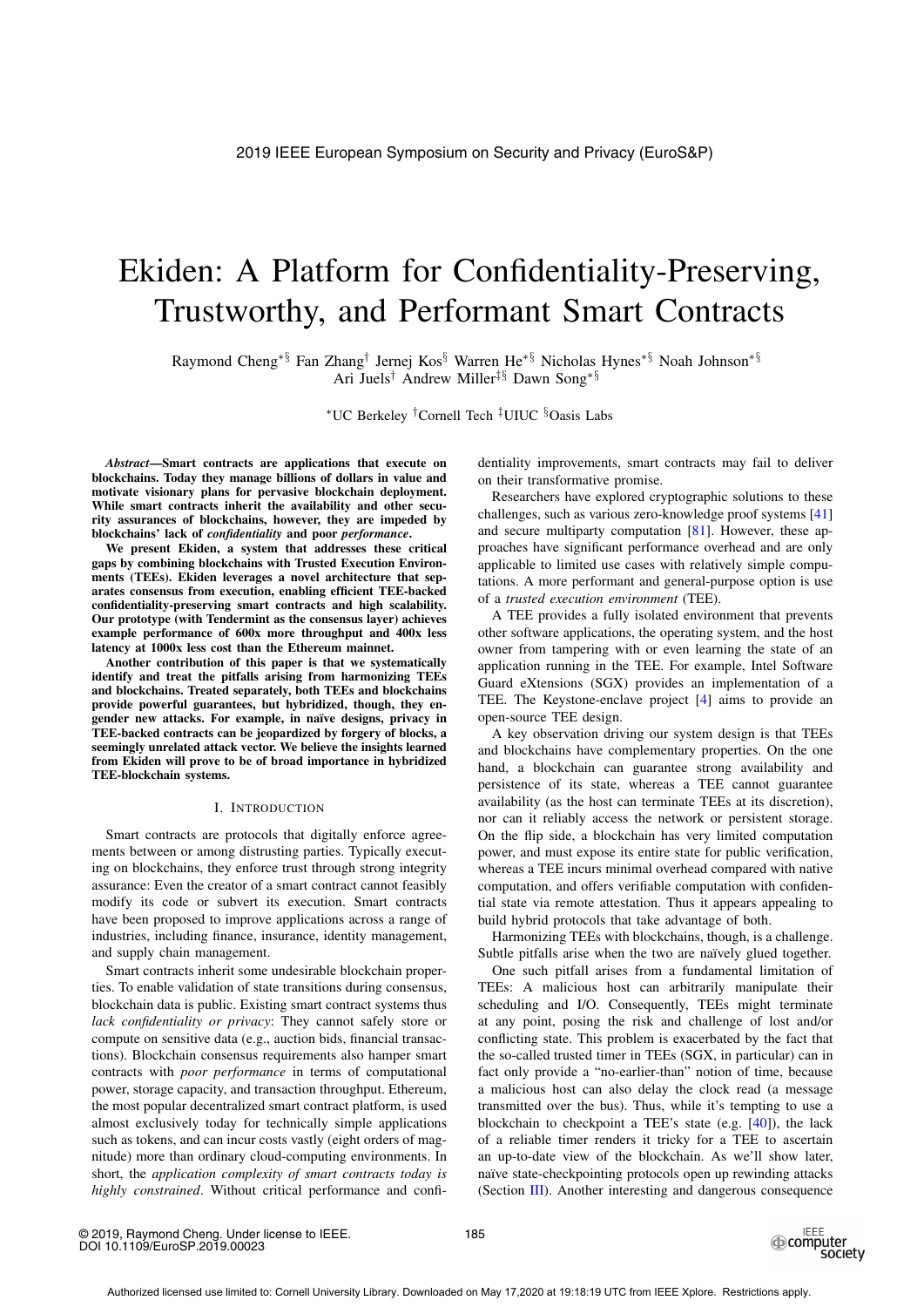is that seemingly unrelated attack vectors come into play. For example, the confidentiality of TEE-protected content could be jeopardized by integrity attacks against the blockchain: e.g., an attacker could circumvent a privacy budget enforced by a TEE by providing a forged blockchain to rewind its execution and sent it arbitrarily many queries. Other challenges include tolerating compromised TEEs, supporting robust and consistent failover when TEEs crash, and key management for enclaves. We systematically identify and treat each of these pitfalls in this paper.

Following the above design principles, we present Ekiden, a system for highly performant and confidentiality-preserving smart contracts. To the best of our knowledge, Ekiden is the first confidentiality-preserving smart contract system capable of thousands of transactions per second. The key to this achievement is a secure and principled combination of blockchains and trusted hardware. Ekiden combines any desired underlying blockchain system (permissioned or permissionless) with TEE-based execution. Anchored in a formal security model expressed as a cryptographic ideal functionality [17], Ekiden's principled design supports rigorous analysis of its security properties.

Ekiden adopts an architecture where *computation* is separated from *consensus*. Ekiden uses *compute nodes* to perform smart contract computation over private data off chain in TEEs, then attest to their correct execution on chain. The underlying blockchain is maintained by *consensus nodes*, which need not use trusted hardware. Ekiden is agnostic to consensus-layer mechanics, only requiring a blockchain capable of validating remote attestations from compute nodes. Ekiden can thus scale consensus and compute nodes independently according to performance and security needs.

By operating compute nodes in TEEs, Ekiden imposes minimal performance overhead relative to an ordinary (e.g., cloud) computing environment. In this way, we avoid the computational burden and latency of on-chain execution. TEEbased computation in Ekiden provides confidentiality, enabling efficient use of powerful cryptographic primitives that a TEE is known to emulate, such as functional encryption [29] and black-box obfuscation [58], and also provides a trustworthy source of randomness, a major acknowledged difficulty in blockchain systems [16].

To address the availability and network security limitations of TEEs, Ekiden supports on-chain checkpointing and (optional) storage of contract state. Ekiden thereby supports safe interaction among long-lived smart contracts across different trust domains. To address potential TEE failures, such as side channel attacks, we propose mitigations to preserve integrity and limit data leakage (Section III-A). Assuming blockchain integrity, users need not trust smart contract creators, miners, node operators or any other entity for liveness, persistence, confidentiality, or correctness. Ekiden thus enables selfsustaining services that can outlive any single node, user, or

# development effort.<sup>1</sup>

Technical challenges and contributions. Our work on Ekiden addresses several key technical challenges:

- *Formal security modeling:* While intuitively clear, the desired and achievable security properties required for Ekiden are challenging to define formally. We express the full range of security requirements of Ekiden in terms of an ideal functionality  $\mathcal{F}_{Ekiden}$ . We outline a security proof in the Universal Composability (UC) framework that shows that the Ekiden protocol matches  $\mathcal{F}_{Ekiden}$  under concurrent composition.
- *A principled approach for hybridized TEE-blockchain systems:* We systematically enumerate the fundamental pitfalls arising from fusing blockchains and TEEs and offer general techniques for overcoming them. Further, we show that by appealing to cryptographic ideal functionalities, these techniques can be applied in a principled, provably secure, and performant way that we believe can be generalized to a broad range of hybridized TEEblockchain systems.
- *Performance:* The blockchain is likely to be a performance bottleneck of a TEE-blockchain hybrid system. We provide optimization that minimize the use of blockchain without degrading security: We show that they realize the same  $\mathcal{F}_{\text{Ekiden}}$  functionality as the unoptimized protocol.

Evaluation. We evaluate the performance of Ekiden on a suite of applications that exercise the full range of system resources and demonstrate how Ekiden enables application deployment that would otherwise be impractical due to privacy and/or performance concerns. They include a machine learning framework, within which we implement medicaldiagnosis and credit-scoring applications, a smart building thermal model, and a poker game. We also port an Ethereum Virtual Machine implementation to Ekiden, so that existing contracts (e.g., written in Solidity), such as Cryptokitties [1] and the ERC20 token, can run in our framework as well. We report on development effort, showing that the programming model in Ekiden lends itself to simple and intuitive application development. Contracts in Ekiden process transactions 2– 3 orders of magnitude both faster and higher throughput over Ethereum. Our performance optimizations also greatly compress the amount of data stored on the blockchain, yielding a 2–4 order of magnitude improvement over the baseline. (The advantage is greater for read-write operations on contracts with large state, such as our token contract.)

## II. BACKGROUND

*a) Smart Contracts and Blockchains:* Blockchain-based smart contracts are programs executed by a network of participants who reach agreement on the programs' state. Existing smart contract systems replicate data and computation on all nodes in the system. so that individual node can verify correct execution of the contract. Full replication on all nodes provides

<sup>1</sup>Our system name Ekiden refers to this property. "Ekiden" is a Japanese term for a long-distance relay running race.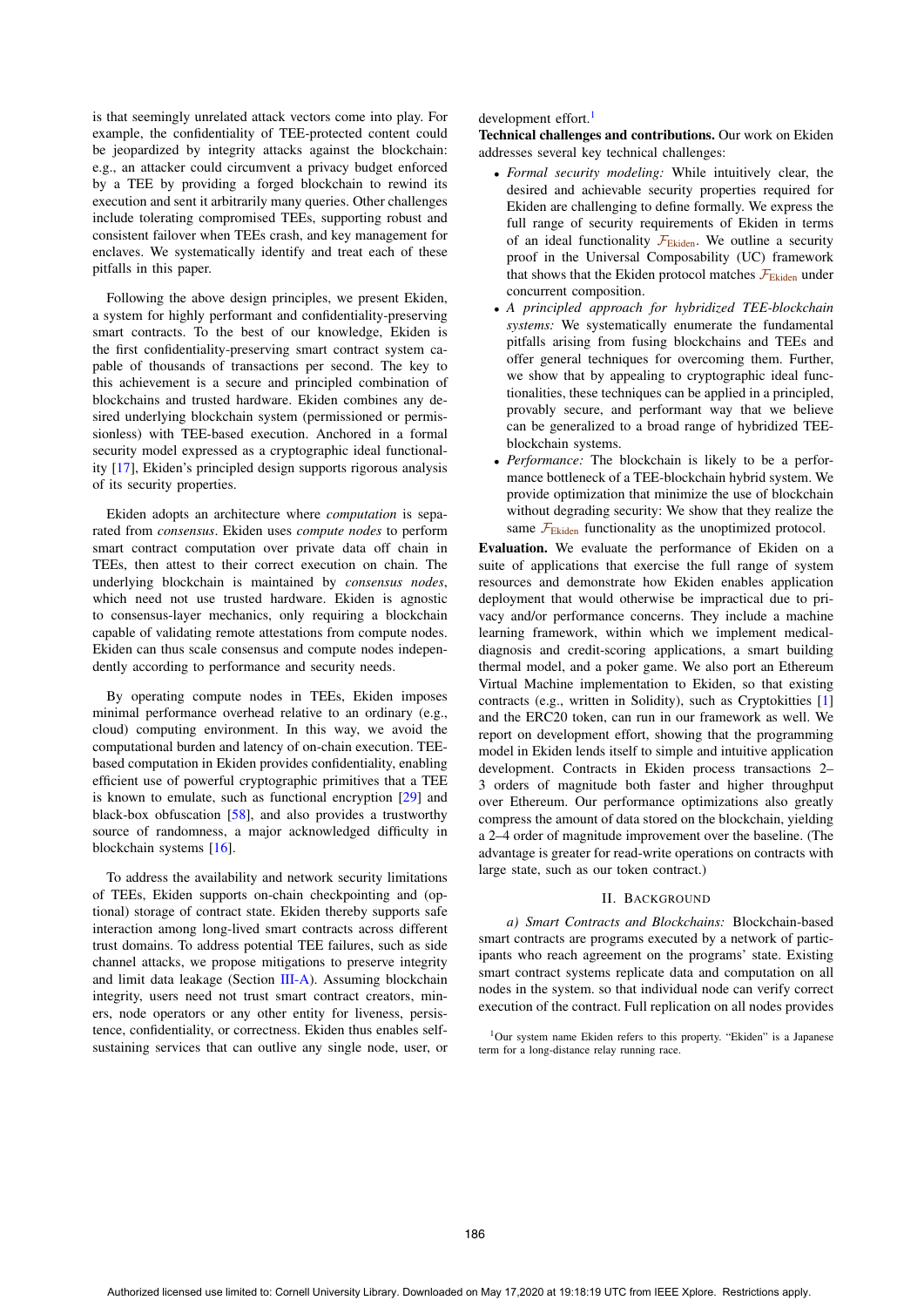a high level of fault tolerance and availability. Smart contract systems such as Ethereum [27] has demonstrated their utility across a range of applications.

However, several critical limitations impede wider adoption of current smart contract systems. First, on-chain computation of fully replicated smart contracts is inherently expensive. For example in August 2017, it cost \$26.55 to add 2 numbers together one million times in an Ethereum smart contract [27], a cost roughly 8 orders of magnitude higher than in AWS EC2 [66]. Furthermore, current systems offer no privacy guarantees. Users are identified by pseudonyms. As numerous studies have shown [64], [53], [56], [65], pseudonymity provides only weak privacy protection. Moreover, *contract state and user input must be public* in order for miners to verify correct computation. Lack of privacy fundamentally restricts the scope of applications of smart contracts.

*b) Trusted Hardware with Attestation:* A key building block of Ekiden is a trusted execution environment (TEE) that protects the confidentiality and integrity of computations, and can issue proofs, known as *attestations*, of computation correctness. Ekiden is implemented with Intel SGX [5], [34], [52], a specific TEE technology, but we emphasize that it may use any comparable TEE with attestation capabilities, such as the ongoing effort Keystone-enclave [4] aiming to realize open-source secure hardware enclave. We now offer brief background on TEEs, with a focus on Intel SGX.

Intel SGX provides a CPU-based implementation of TEEs—known as *enclaves* in SGX—for general-purpose computation. A host can instantiate multiple TEEs, which are not only isolated from each other, but also from the host. Code running inside a TEE has a protected address space. When data from a TEE moves off the processor to memory, it is transparently encrypted with keys only available to the processor. Thus the operating system, hypervisor, and other users cannot access the enclave's memory. The SGX memory encryption engine also guarantees data integrity and prevents memory replay attacks [32]. Intel SGX supports attested execution, i.e., it is able to prove the correct execution of a program, by issuing a *remote attestation*, a digital signature, using a private key known only to the hardware, over the program and an execution output. Remote attestation also allows remote users to establish encrypted and authenticated channels to an enclave [5]. Assuming trust in the hardware, and Intel, which authenticates attestation keys, it is infeasible for any entity other than an SGX platform to generate any attestation, i.e., attestations are existentially unforgeable.

However, attested execution realized by trusted hardware isn't perfect. For example, SGX alone cannot guarantee availability: a malicious host can terminate enclaves or drop messages arbitrarily. Even an honest host could accidentally lose state (e.g. when power cycles). The weak availability of SGX poses a fundamental challenge to the design of Ekiden. Also, the current SGX implementation is vulnerable to sidechannel attacks [77], [60]. Ekiden is compatible with existing defenses [13], [58], [48], [75], [63]. We discuss side-channel resistance in Section III-A.

# III. TECHNICAL CHALLENGES IN TEE-BLOCKCHAIN HYBRID SYSTEMS

Before diving into the specifics of Ekiden, we first describe and address the fundamental pitfalls that arise when harmonizing TEEs and blockchains. The solutions serve as building blocks of the Ekiden protocol, and we believe the insights learned from Ekiden will prove to be of broad importance in hybridized TEE-blockchain systems.

# *A. Tolerating TEE failures*

Although designed to execute general purpose programs, trusted hardware is not a panacea. Here we analyze the limitations of TEEs and their impact on TEE-blockchain hybrid protocols.

*a) Availability failures:* Trusted hardware in general cannot ensure availability. In the case of SGX, a malicious host can terminate enclaves, and even an honest host could lose enclaves in a power cycle. A TEE-blockchain system must tolerate such host failures, ensuring that crashed TEEs can at most delay execution.

Our high-level approach is to treat TEEs as expendable and interchangeable, relying on the blockchain to resolve any conflicts resulting from concurrency. To ensure that any particular TEE is easily replaced, TEEs are *stateless*, and any persistent state is stored by the blockchain. We discuss later how TEEs can also keep soft state across invocations as a performance optimization, but we emphasize that the techniques in Ekiden ensure that losing such state at any point does not affect security.

*b) Side channels:* Although TEEs aim to protect confidentiality, recent work has uncovered data leakage via sidechannel attacks. Existing defenses are generally applicationand attack-specific (e.g., crypto libraries avoid certain datadependent operations [13]); generalizing such protections remains challenging. Thus, Ekiden largely defers protections to the application developer.

Even though there is perhaps no definitive and practical panacea to all side-channel attacks, it is still desirable to limit the impact of compromised TEEs and provide graceful degradation in the face of small-scale compromise. Our approach is to compartmentalize both spatially and temporally. We design critical components in Ekiden, such as the key manager, against a strong adversarial model, allowing an attacker to break the confidentiality of a small fraction of TEEs, and limit the access to the key manager from other components. We also employ proactive key rotation [33] to confine the purview of a leaked key. Key management is fundamental to the availability of a TEE-blockchain system, as discussed below.

*c) Timer failures:* TEEs in general lack trusted time sources. In the case of SGX, although a trusted relative timer is available, the communication between enclaves and the timer (provided by an off-CPU component) can be delayed by the OS [38], [37]. Moreover server-grade Intel CPUs offer no support for SGX timers at the time of writing. Thus a TEEblockchain hybrid protocol must minimize reliance on the TEE timer.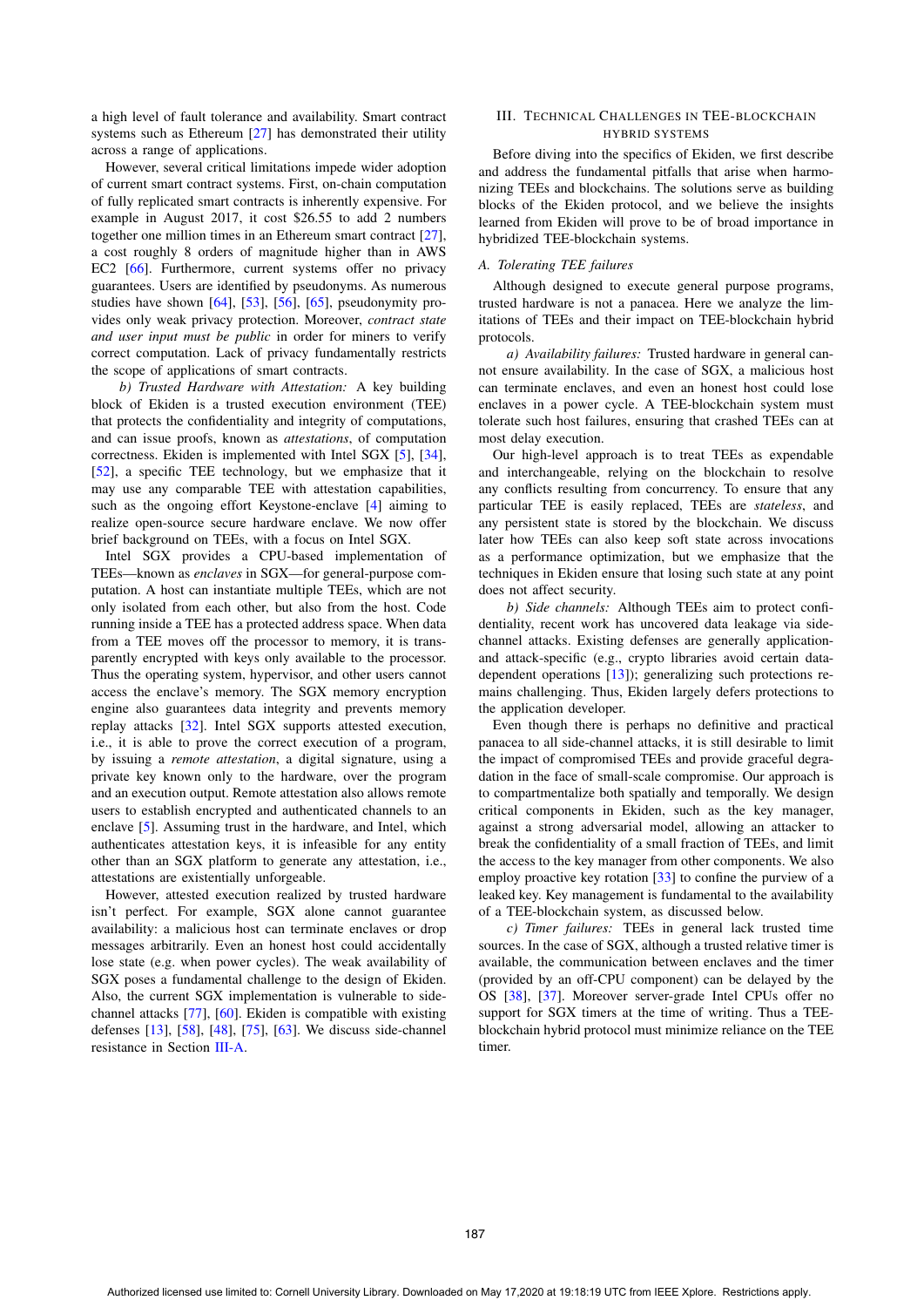Our approach is to design protocols that do not require TEEs to have a current view of a blockchain. Specifically, instead of requiring a TEE to distinguish stale state from current state (without a synchronized clock, there is no definitive countermeasure to a network adversary delaying messages from the blockchain), our techniques rely on the blockchain to proactively reject any update based on a stale input state (a hash of which is included in the update).

The missing timer also makes it hard for TEEs to verify that an item has been persisted in the blockchain, i.e. to establish "proofs of publication," as coined by [40]. However [40] doesn't consider threats caused by lack of trustworthy time in TEEs—e.g., injection of old, fake, easily minable blocks—that are critical in PoW-based blockchains. One of our contributions is a general, time-based proof-of-publication protocol that is secure against network adversary delaying clock read, as we now briefly explain.

## *B. Proof of Publication for PoW blockchains*

In order to leverage blockchains as persistent storage, a TEE must be able to efficiently verify that an item has been stored in the blockchain. For permissioned blockchains, such a proof can consist of signatures from a quorum of consensus nodes. To establish proofs of publication for PoW-based blockchains, TEEs must be able to validate new blocks. As noted in [21], a trusted timer is needed to defend against an adversary isolating an enclave and presenting an invalid subchain. Unfortunately, timing sources over secure channels (e.g. SGX timers) cannot guarantee a bounded response time, as discussed above. To work around this limitation, we leverage the confidentiality of TEEs so that an attacker delaying a timer's responses cannot prevent an enclave from successfully verifying blockchain contents. Our solution can even work without SGX timers given trust in, e.g. TLS-enabled NTP servers. Due to lack of space, we relegate our proof-of-publication protocol for PoW blockchains to Section V-A.

#### *C. Key management in TEEs*

A fundamental limitation of using a blockchain to persist TEE state is the lack of confidentiality. We showed previously how to avoid this problem by encryption. This, however, leads to another problem: how can one persist the encryption keys?

Generally the method is to replicate keys across multiple TEEs. However, the flip side is the challenge of minimizing the key exfiltration risk in the face of confidentiality breach (e.g. via side-channel attacks). There is in general a fundamental tension between exposure risk and availability: A higher replication factor means not only better resiliency to state loss, but also a larger attack surface. Therefore the tradeoff and achievable properties would depend on the threat model.

Since there is perhaps no definitive and practical fullsystem side-channel mitigation, our approach is to design the key manager against a stronger adversarial model where the attacker is allowed to break the confidentiality of a small fraction of TEEs, and limit the access from other components. We outline the key management protocol in Section V-B.

## *D. Atomic delivery of execution results*

In blockchain systems, ensuring the atomicity of executions, namely either both executions  $e_1, e_2$  finish or none of them, has been a fundamental problem, as exemplified by work on atomic cross-chain swaps [10]. A similar but more complicated problem arises in TEE-blockchain hybridization.

For a general stateful TEE-blockchain protocol, TEE execution yields two messages:  $m_1$ , which delivers the output to the caller, and  $m_2$ , which delivers the state update to the blockchain, both via adversarial channels. We emphasize that it is critical to enforce atomic delivery of the two messages, i.e. both  $m_1$  and  $m_2$  are delivered or the system has become permanently unavailable.  $m_1$  is delivered when the caller receives it. The new state  $m_2$  is delivered once accepted by the blockchain. Rejected state update are not considered delivered.

To see the necessity of atomic delivery, consider possible attacks when it's violated, i.e., when only one of the two messages is delivered. First, if only the output  $m_1$  is delivered, a *rewind attack* becomes possible. Since TEE cannot tell whether an input state is fresh, an attacker can provide stale states to resume a TEE's execution from an old state. This enables grinding attacks against randomized TEE programs. An attacker may repeatedly rewind until receiving the desired output. Another example is that rewinding could defeat budgetbased privacy protection, such as differential privacy. On the other hand, if only the state update  $m_2$  is delivered, the user risks permanent loss of the output, as it might be impossible to reproduce the same output with the updated state.

We specify the atomic delivery protocol in Section V-C.

#### IV. OVERVIEW OF EKIDEN

In this section, we provide an overview of the design and security properties of Ekiden.

## *A. Motivation*

As an example to motivate our work, consider a credit scoring application—an example we implement and report on in Section VII-A. Credit scores are widely used by lenders, insurers, and others to evaluate the creditworthiness of consumers. Despite its considerable revenue (\$10.8B in 2017 [36]), the credit reporting industry in the U.S. is concentrated among a handful of credit bureaus [36]. Such centralization creates large single points of failure and other problems, as highlighted by a recent data breach affecting nearly half the US population [12].

Blockchain-based decentralized credit scoring is thus an attractive and popular alternative. Bloom [45], for example, is a startup offering a credit scoring system on Ethereum. Their scheme, however, only supports a static credit scoring algorithm that omits important private data and cannot support predictive modeling. Such applications are bedeviled by two critical limitations of current smart contract systems: (1) A lack of *data confidentiality* needed to protect sensitive consumer records (e.g., loan-service history for credit scoring) and the proprietary prediction models derived from them and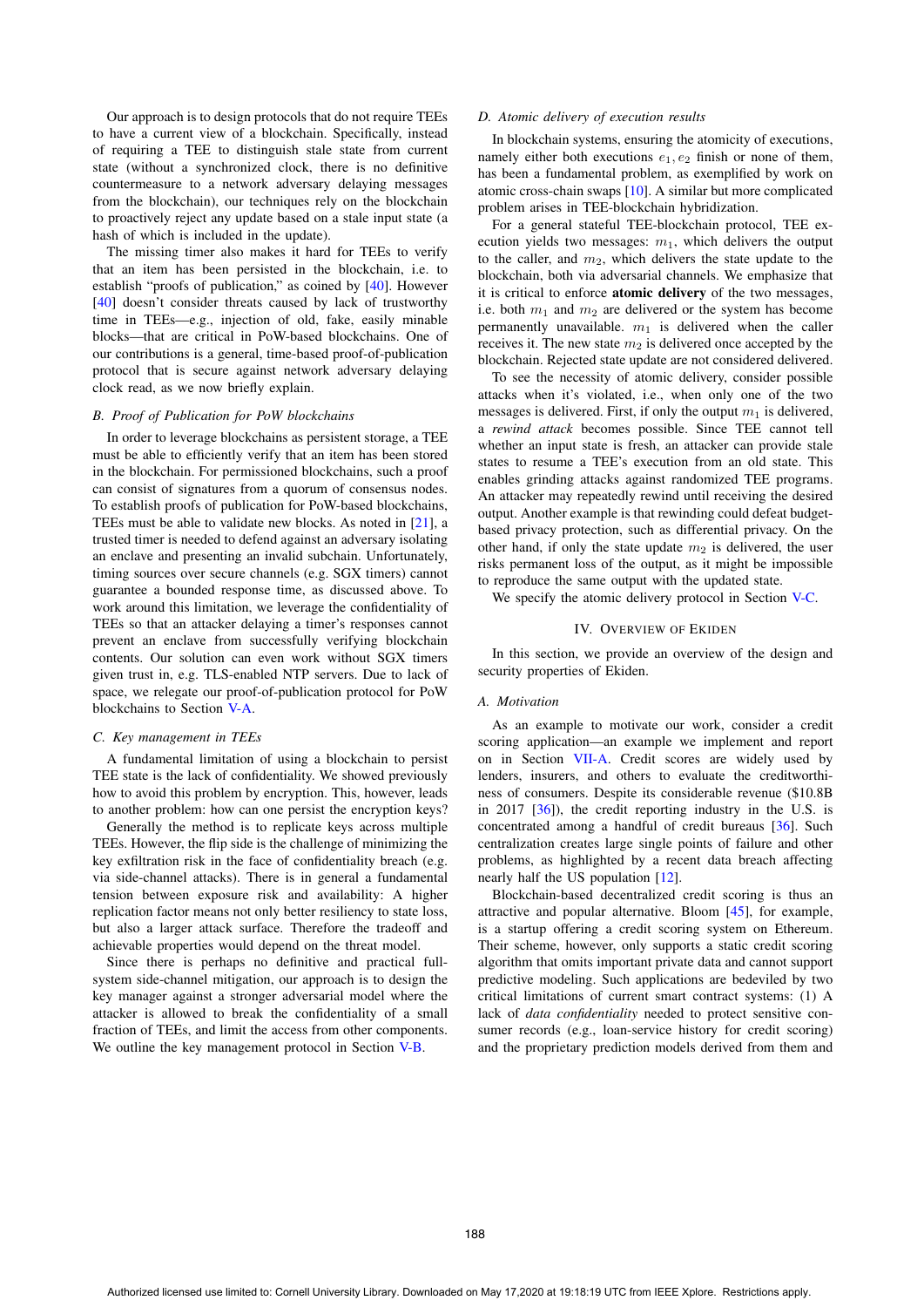

Fig. 1. Overview of Ekiden architecture and workflow. Clients send inputs to confidentiality-preserving smart contracts, which are executed within a TEE at any compute node. The blockchain stores encrypted contract state. See Section IV-B for an overview.

(2) A failure to achieve the *high performance* needed to handle global workloads.

To support large-scale, privacy-sensitive applications like credit scoring, it is essential to meet these two requirements while preserving the *integrity* and *availability* offered by blockchains—all without requiring a trusted third party. Ekiden offers a confidential, trustworthy, and performant platform that achieves precisely this goal for smart contract execution.

# *B. Ekiden Overview*

Conceptually, Ekiden realizes a secure execution environment for rich user-defined smart contracts. An Ekiden contract is a deterministic stateful program. Without loss of generality, we assume contract programs take the form (outp,  $st_{new}$ ) := Contract( $st_{old}$ , inp), ingesting as input a previous state  $st_{old}$ and a client's input inp, and generating an output outp and new state st<sub>new</sub>.

Once deployed on Ekiden, smart contracts are endowed with strong confidentiality, integrity and availability guarantees. Ekiden achieves these properties with a hybrid architecture combining trusted hardware and the blockchain. Figure 1 depicts the architecture of Ekiden and a workflow of Ekiden smart contracts. As it shows, there are three types of entities in Ekiden: clients, compute nodes and consensus nodes.

- Clients are end users of smart contracts. In Ekiden, a client can create contracts or execute existing ones with secret input. In either case, clients delegate computation to compute nodes (discussed below). We expect clients to be lightweight, allowing both mobile and web applications to interact with contracts.
- Compute nodes process requests from clients by running the contract in a contract TEE and generating attestations proving the correctness of state updates. Anyone with a TEE-enabled platform can participate as a compute node, contributing to the liveness and scalability of the system. A quorum of compute nodes form a key management

committee and run a distributed protocol to manage keys used by contract TEEs. A contract TEE reaches out to the key management committee to create or retrieve keys. We defer details of key management to Section V-B.

• Consensus nodes maintain a distributed append-only ledger, i.e. a blockchain, by running a consensus protocol. Contract state and attestations are persisted on this blockchain. Consensus nodes are responsible for checking the validity of state updates using TEE attestations, as we discuss below.

# *C. Workflow*

We now sketch the contract creation and request execution workflow, providing further details on Figure 1. The detailed formal protocol is presented in Section VI-B.

For simplicity, we assume a client has a priority list of compute nodes to use. In practice, a coordinator can be employed to facilitate compute node discovery and load balancing. We denote a client as  $P$  and a compute node as Comp.

*a) Contract creation:* When creating a contract,  $\mathcal{P}$  sends a piece of contract code Contract to Comp. Comp loads Contract into a TEE (called contract TEE hereafter), and starts the initialization. The contract TEE creates a fresh contract id cid, obtains fresh  $(pk_{\text{cid}}^{\text{in}})$ ,  $pk_{\text{cid}}^{\text{in}}$  pair and  $k_{\text{cid}}^{\text{state}}$  from the key man-<br>agement, committee and generates, an encrypted initial state agement committee and generates an encrypted initial state  $Enc(k_{\text{cide}}^{\text{state}}, \vec{0})$  and an attestation  $\sigma_{\text{TEE}}$ , proving the correctness<br>of initialization and that  $nk^{\text{in}}$ , is the corresponding public key of initialization and that  $pk_{cid}^{in}$  is the corresponding public key for contract cid. Finally, Comp obtains a proof of the correctness of  $\sigma$ <sub>TEE</sub> by contacting the attestation service (detailed below); this proof and  $\sigma$ <sub>TEE</sub> are bundled into a "certified" attestation  $\pi$ . Comp then sends (Contract, pk<sup>in</sup>, Enc(k<sup>state</sup>,  $\vec{0}$ ),  $\pi$ ) to consensus nodes. The full protocol for contract creation is to consensus nodes. The full protocol for contract creation is specified in the "create" call of Prot<sub>Ekiden</sub> (Fig. 2). Consensus nodes verify  $\pi$  before accepting Contract, the encrypted initial state, and  $pk_{cid}^{in}$  as valid and placing it on the blockchain.

*b) Request execution:* The steps of request execution illustrated in Fig. 1 are as follows:

- (1) To initiate the process of executing a contract cid with input inp,  $\mathcal P$  first obtains  $pk_{cid}^{in}$  associated with the contract cid from the blockchain, computes  $inp_{ct} = Enc(pk_{cid}^{in}, inp)$ and sends to Comp a message  $(cid, inp<sub>ct</sub>)$ , as specified in Lines 8-11 of Prot<sub>Ekiden</sub>.
- (2) Comp retrieves the contract code and the encrypted previous state  $st_{ct} = Enc(k_{cid}^{state}, st_{old})$  of contract cid, from the blockchain, and loads  $st_{cd}$ , and inn, into a TEE and starts blockchain, and loads  $st_{ct}$  and inp<sub>ct</sub> into a TEE and starts the execution, as specified in Line  $30-33$  of  $\text{Prot}_{\text{Ekiden}}$ .
- (3-4) From the key management committee, the contract TEE obtains  $k_{cid}^{state}$  and  $sk_{cid}^{in}$ , with which it decrypts  $st_{ct}$  and inp<sub>ct</sub> and executes, generating an output outp, a new encrypted state  $st'_{ct} = Enc(k_{cid}^{state}, st_{new})$ , and an signature  $\pi$  proving<br>correct computation, as specified in Line 7-13 of the TEE correct computation, as specified in Line 7-13 of the TEE Wrapper (Fig. 9).
- (5a, 5b) Finally, Comp and  $\mathcal P$  conduct an atomic delivery protocol which delivers outp to  $\mathcal{P}$  and  $(\mathsf{st}'_{\mathsf{ct}}, \pi)$  to the consensus nodes. We defer the detail of atomic delivery consensus nodes. We defer the detail of atomic delivery to Section V-C. Briefly, Step 5a and Step 5b in Fig. 1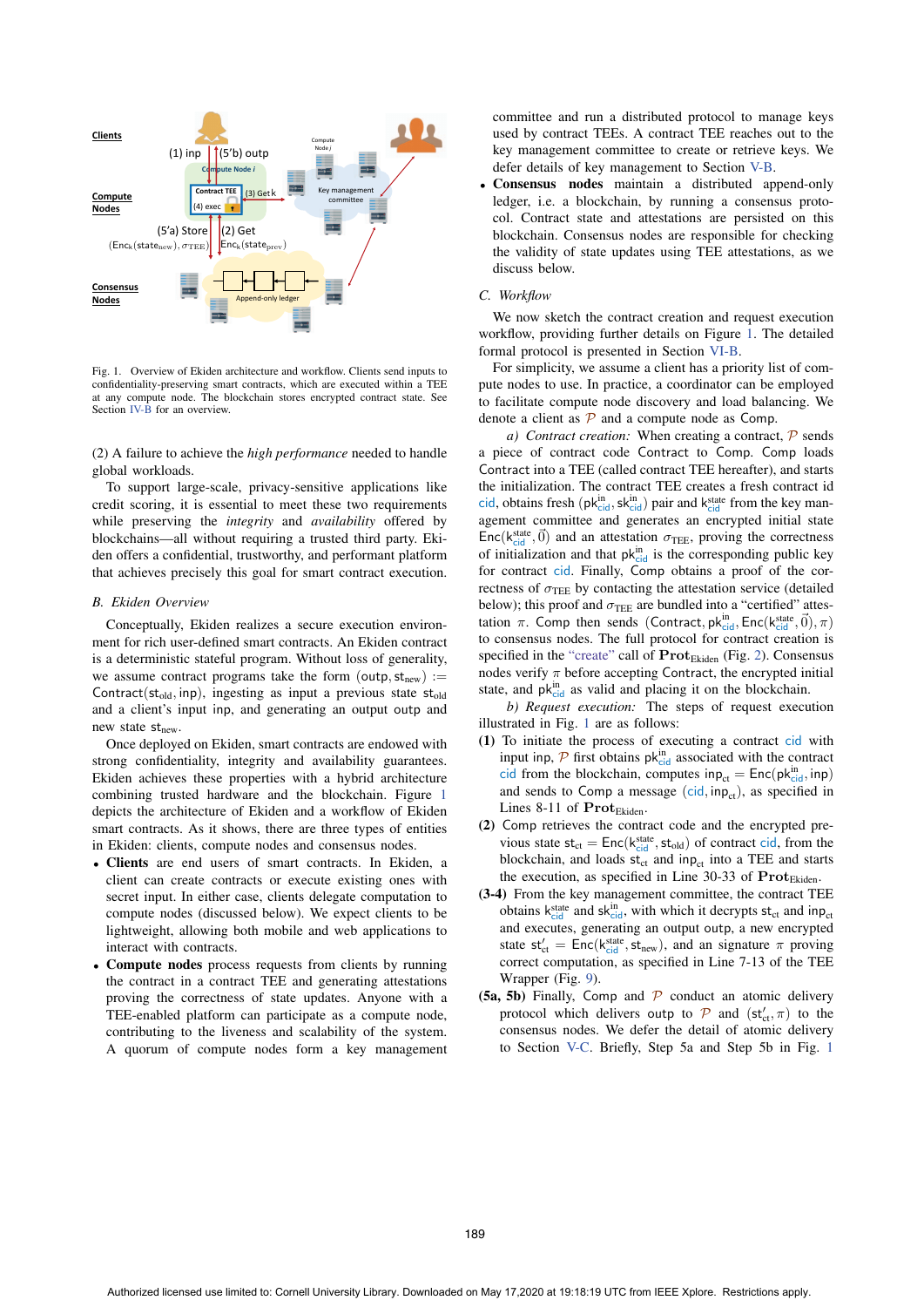are executed atomically, i.e. outp is revealed to  $\mathcal P$  if and only if  $(st'_{ct}, \pi)$  is accepted by consensus nodes. Consensus<br>nodes verify  $\pi$  before accepting the new state as valid and nodes verify  $\pi$  before accepting the new state as valid and placing it on the blockchain.

A key distinction between Ekiden and existing smart contract platforms (e.g. Ethereum [27]) is Ekiden decouples request execution from consensus. In Ethereum, request execution is replicated by all nodes in the network to reach consensus, rendering the entire network as slow as a single node. Whereas in Ekiden, request is only executed by K compute nodes for some small  $K$  (e.g. in Figure 1, we set  $K = 1$ ) and consensus nodes just verify K proofs of correct execution without repeating the execution

In our implementation, a proof of correct execution takes the form of a signature  $\pi$ . Specifically, a compute node Comp obtains  $\pi$  as follows. Suppose the execution on Comp results in an output  $st'_{ct}$  and an attestation  $\sigma_{\text{TEE}}$  (a signature [15] over<br>the contract code and  $st'$ ). Comp then sends  $\sigma_{\text{TEE}}$  to the Intel the contract code and  $st'_{ct}$ ). Comp then sends  $\sigma_{\text{TEE}}$  to the Intel<br>Attestation Service (IAS), which verifies  $\sigma_{\text{TEE}}$  and replies with Attestation Service (IAS), which verifies  $\sigma_{\text{TEE}}$  and replies with  $\pi = (b, \sigma_{\text{TEE}}, \sigma_{\text{IAS}})$ , where  $b \in \{0, 1\}$  indicates the validity of  $\sigma_{\text{TEE}}$  and  $\sigma_{\text{IAS}}$  is a signature over b and  $\sigma_{\text{TEE}}$  by IAS.  $\pi$  is then submitted to consensus node as a proof of correctness for  $st'_{ct}$ . As  $\pi$  is just a signature, consensus nodes need neither trusted hardware nor to contact the IAS to verify it.

#### *D. Ekiden Security Goals*

Here we summarize the security goals of Ekiden. Briefly, Ekiden aims to support execution of general-purpose contracts while enforcing the following security properties:

- Correct execution: Contract state transitions reflect correct execution of contract code on given state and inputs.
- Consistency: At any time, the blockchain stores a single sequence of state transitions consistent with the view of each compute node.
- Secrecy: During a period without any TEE breach, Ekiden guarantees that contract state and inputs from honest clients are kept secret from all other parties. Additionally, Ekiden is resilient to some key-manager TEEs being breached.
- Graceful confidentiality degradation: Should a confidentiality breach occur in a computation node (as opposed to a key-manager node), Ekiden provides forward secrecy and reasonable isolation from the affected TEEs. Specifically, suppose a confidentiality breach happens at  $t$ . The attacker can at most access the history up to  $t - \Delta$  where  $\Delta$  is a system parameter. Moreover, a compromised TEE can only affect a subset of contracts.

Non-goals: Ekiden does *not* prevent contract-level leakage (e.g. through covert channels, bugs or side channels). Thus contract developers are responsible for ensuring that no secret is revealed through public output, and that the contract is free of bugs and side channels. We discuss supported mitigation in Section VI-D.

#### *E. Assumptions and Threat Model*

*a) TEE:* Recent work demonstrates that the confidentiality of SGX enclaves may be compromised via side-channel attacks. In light of this threat, we assume the adversary can compromise the confidentiality of a small fraction of TEEs. As noted above, the impact depends on whether the breaches affect key-manager or computation nodes. We assume that TEE hardware is otherwise correctly implemented and securely manufactured.

*b) Blockchain:* Ekiden is designed to be agnostic to the underlying consensus protocol. It can be deployed atop any blockchain implementation as long as the requirements specified below are met.

We assume the blockchain will perform prescribed computation correctly and is always available. In particular, Ekiden relies on consensus nodes to verify attestations. We further assume the blockchain provides an efficient way to construct proofs of item inclusion on the blockchain, i.e., proofs of publication, as discussed in Section III-B.

*c) Threat Model:* All parties in the system must trust Ekiden and TEE. We assume the adversary can control the operating system and the network stack of all but one compute nodes. On controlled nodes, the adversary can reorder messages and schedule processes arbitrarily. We assume the attacker can compromise the confidentiality of a small fraction (e.g.  $f\%$ ) of TEEs. The adversary observes global network traffic and may reorder and delay messages arbitrarily.

The adversary may corrupt any number of clients. Clients need not execute contracts themselves and do not require trusted hardware. We assume honest clients trust their own code and platform, but not other clients. Each contract has an explicit policy dictating how data is processed and requests are serviced. Ekiden does not (and cannot reasonably) prevent contracts from leaking secrets intentionally or unintentionally through software bugs.

## V. BUILDING BLOCKS

Before diving to protocol details, we first present key building blocks of the Ekiden protocol, addressing the general technical challenges in TEE-blockchain systems, as reviewed in Section III.

## *A. Proof of Publication*

We now present a proof of publication protocol for permissionless blockchains. Please refer to Section III-B for background and motivation. A proof of publication is an interactive proof between a verifier  $\mathcal{E}$ , in the form of a contract TEE, and a untrusted prover  $P$ . The high level idea is to only give  $P$ a limited amount of time to publish the message in a block within a subchain of sufficient difficulty so that an adversary cannot feasibly forge it. The protocol is formally specified in the online version  $[20]$ . We give text description below so the formal specification is not required for understanding.

 $\mathcal E$  stores a recent checkpoint block CB from the blockchain, from which a difficulty  $\delta(CB)$ , e.g. the number of leading zeroes in the block nonce, can be calculated.  $\mathcal E$  will emit an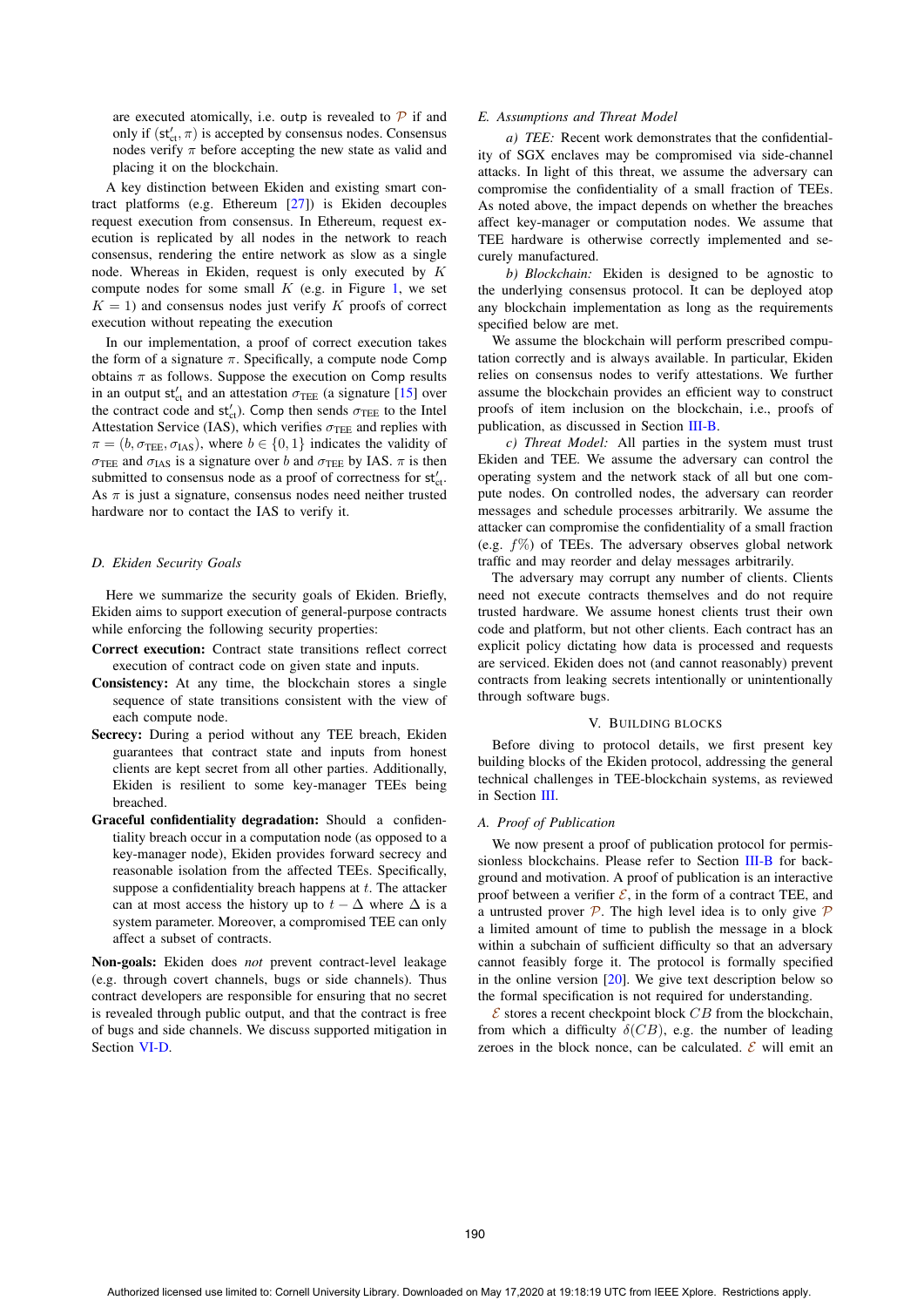(attested) version of  $CB$  to any requesting client, enabling the client to verify CB's freshness. Given a valid recent CB,  $\mathcal{E}$ can verify new blocks based on  $\delta(CB)$ , assuming the difficulty is relatively stationary. (For simplicity in our analysis here, we assume constant difficulty, but our analysis can be extended under an assumption of bounded difficulty variations.)

To initiate publication of  $m$ ,  $\mathcal E$  calls the timer to get a timestamp  $t_1$ . As discussed,  $\mathcal E$  may receive  $t_1$  after a delay. After receiving  $t_1$  (maybe at a time later than  $t_1$ ),  $\mathcal E$  generates a random nonce r and requires the prover to publish  $(m, r)$ . Upon receiving a proof  $\pi_{(m,r)}$  (a subchain containing  $(m, r)$ ) from  $\mathcal{P}, \mathcal{E}$  calls the timer again for  $t_2$ . Let  $n_c$  to be the number of confirmations in  $(m, r)$ ,  $\tau$  be the expected block interval (an invariant of the blockchain), and  $\epsilon$  be a multiplicative *slack* factor that accounts for variation in the time to generate blocks, which is a stochastic process. E.g.,  $\epsilon = 1.5$  means that production of  $\pi_{(m,r)}$  is allowed to be up to 1.5 times slower than expected on the main chain. E accepts  $\pi_{(m,r)}$  only if  $t_2 - t_1 < n_c \times \tau \times \epsilon$ .

Setting  $\epsilon$  to a high value reduces the probability of false rejections (i.e., rejecting proofs from an honest  $\mathcal P$  when the main chain growth was unluckily slow during some timeframe). However, a high  $\epsilon$  also increases the possibility of false acceptance, i.e. accepting a forged subchain. For any  $\epsilon > 1$ , it is possible to require a large enough  $n_c$  so that the probability of a successful attack becomes negligible. However, a large  $n_c$ means that an honest  $\mathcal P$  needs to wait for a long time before  $\mathcal P$  can obtain the output, may affecting the user experience.

For example, for a powerful attacker with 25% hash power (roughly the largest mining pool known to exist in Bitcoin and Ethereum at the time of writing), setting  $n_c = 80$  and  $\epsilon = 1.6$  means the attacker needs an expected  $2^{112}$  bashes to  $\epsilon = 1.6$  means the attacker needs an expected  $2^{112}$  hashes to forge a proof of publication<sup>2</sup> while an honest proof will be forge a proof of publication<sup>2</sup>, while an honest proof will be rejected with probability 2−<sup>19</sup>. Similar block-synchronization techniques and analysis are used in the recently proposed Tesseract TEE-based cryptocurrency exchange [10].

It is easy to see that delaying the timer's responses does not give the attacker more time than  $t_2 - t_1$ . Delaying timestamp  $t_1$  shrinks this apparent interval of time, disadvantaging the attacker.  $\mathcal{E}$ 's checkpoint block can be updated with the same protocol, by publishing an empty message. Note that once a message is successfully published by a TEE, other TEEs can obtain the proof via secure channels established by attestations, saving the cost of repeating the protocol.

#### *B. Key Management*

Each Ekiden contract is associated with a set of keys, including a symmetric key for state encryption and a key pair to encrypt client input. Here we discuss the generation, distribution, and rotation of these keys.

*1) Adversarial model:* We consider a adversary that can break the confidentiality, e.g., via side-channel attacks, of some fraction (e.g.  $f\%$ ) of the TEEs. The exact value of f depends on the deployment and enrollment model.  $f$  can be a very low value if enrollment is limited to well-managed nodes, e.g., ones hosted by capable and reputable organizations. But when deployed in a more open environment, f needs to be reasonably high. We assume the participating hosts have (at least partially) Sybil-resistant identities. One way to achieve this is to require a security deposit to join the protocol.

In addition, we assume there are sufficiently many (e.g. more than  $2f\%$  of) participants online at any time so that the availability of keys are retained. In practice, participation can be motivated by economic rewards and penalties. We leave the incentive design for future work.

*2) Desired properties:* Since decryption keys are eventually revealed to a contract TEE, which itself may also be compromised, actively used keys (i.e. hot keys) must be short-live, derived from a less-exposed long-term master secret. Ideally, a key management protocol should satisfy the following properties:

- *Confidentiality*: The adversary (within our model) cannot exfiltrate the long-term master key.
- *Availability*: An honest contract TEE can always access decryption keys.
- *Forward secrecy*: If a short-term key is compromised at time t, it cannot be used to decrypt messages encrypted before  $t - \Delta$ , for some system parameter  $\Delta$ .

*3) Preliminaries:* Below we outline a key management protocol that satisfies the above requirements. We first review the building blocks, including distributed key generation (DKG) protocols and distributed pseudo-random functions (PRFs).

*a) Distributed Key Generation (DKG):* A DKG protocol (e.g.  $[30]$ ) allows a set of N parties to generate unbiased, random keys. The outcome of a run of a DKG protocol is a secret s, but shared among parties using a secret-sharing scheme (typically Shamir's).

*b) Distributed PRF:* Informally, a PRF is a collection of functions  $\mathcal{F} = \{f_s\}_{s \in S}$ , such that for a random index  $s \leftarrow s S$ ,  $f_s(\cdot)$  is indistinguishable from a random function.

Naor *et al.* [57] introduce distributed PRFs, which are such that parties with shares of s can evaluate  $f_s(\cdot)$  without reconstructing s. Specifically, let G be a Schnorr group and  $q$ be a generator. Let  $H : \{0,1\}^* \to G$  be a hash function, [57] shows that  $f_s(x) = H(x)^s$  is a family of PRF.

Suppose s is shared among parties using a  $(k, n)$ -secret sharing scheme. To evaluate  $f_s(x)$ , party i simply computes and outputs  $y_i = H(x)^{s_i}$ , computed with its share  $s_i$ . After collecting at least  $k + 1$  of  $\{y_i\}$ , one can derive  $f_s(x)$  by polynomial interpolation in the exponent:

$$
f_s(x) = \mathsf{H}(x)^S = \mathsf{H}(x)^{\sum_{i \in A} S_i \lambda_i} = \prod_{i \in A} y_i^{\lambda_i}
$$

where  $\lambda_i$  are Lagrange coefficients  $\lambda_i = \prod_{j \neq i} \frac{-j}{i-j}$ . *4) Protocol:*

*a) Key management committees and long-term keys:* Assuming Sybil-resistant identities, we can sample  $N$  nodes from the participants to form a key management committee  $(KMC)$ . N is a system parameter. When initializing a contract

 $2$ as the time of writing, it takes roughly  $2^{73}$  hashes to mine a Bitcoin block.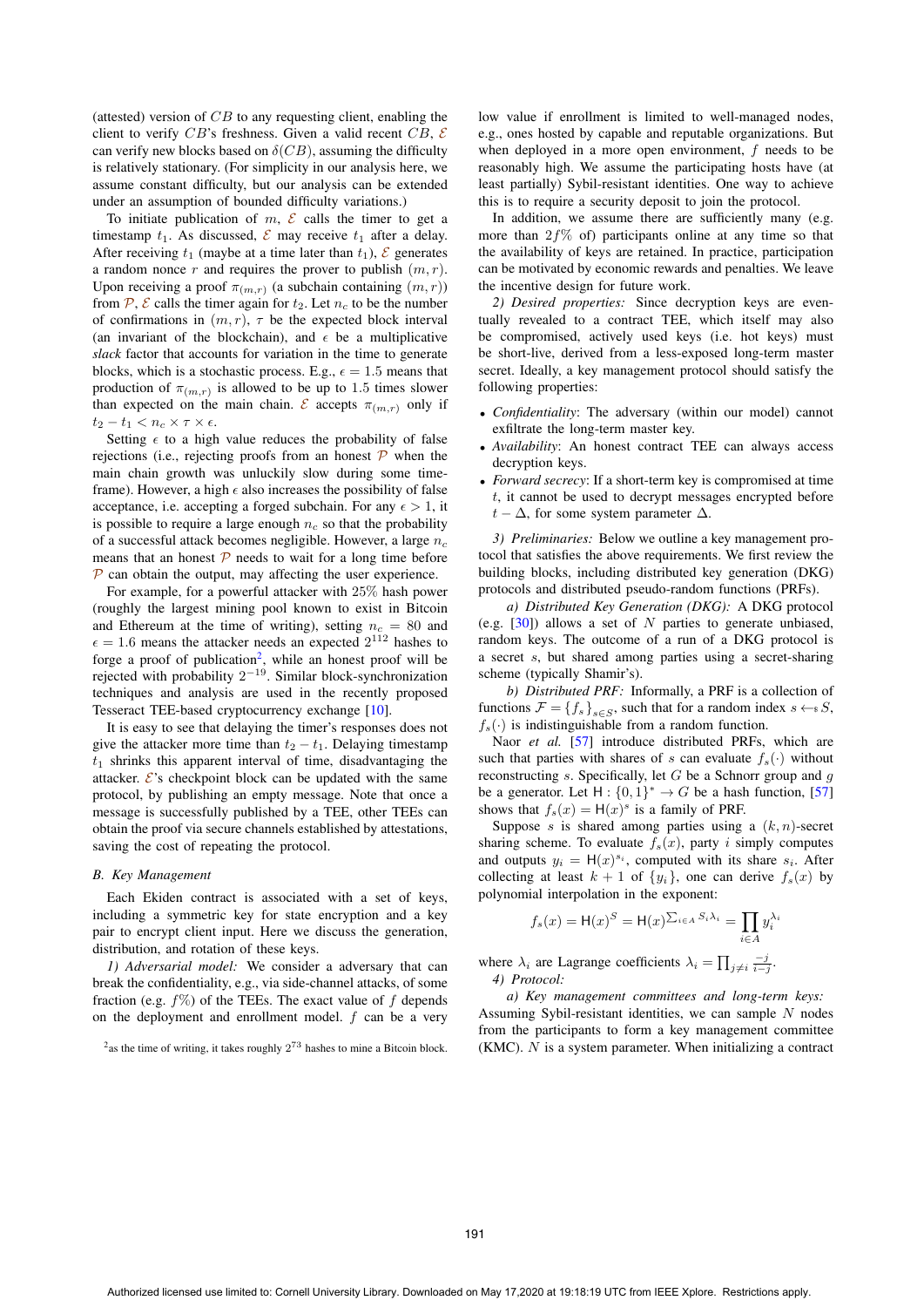c, KMC runs the DKG protocol to generate a long term key  $k_c$ , so that  $k_c$  is secret-shared among KMC members using a  $(\lceil fN \rceil, N)$ -secret sharing scheme. Previous work on proactive secret sharing (e.g. [33], [68]) can be used to periodically rotate the committee without changing the secret. [68] also allows a committee to be dynamically expanded.

*b) Generating short-term keys:* Suppose short-term keys expire every epoch. To get the short-term key for contract  $c$  at epoch  $t$ , a compute node Comp first establishes secure channels and authenticates itself with members in KMC. Once verified that Comp is indeed executing c, each KMC member i computes  $k_{c,t,i} = H(t)^{k_c^i}$  and sends  $k_{c,t,i}$  to Comp. After collecting  $f + 1$  outcomes from  $A \subset \text{KMC}$  Comp. can collecting  $f + 1$  outcomes from  $A \subseteq KMC$ , Comp can construct the short-term key for epoch t by  $k_{c,t} = \prod_{i \in A} k_{c,t,i}^{\lambda_i}$ where  $\lambda_i$  are Lagrange coefficients.

*c) Breach isolation:* We proactively quarantine confidentiality breaches by enforcing a privacy budget for each compute node. For this to work, we assume contract TEEs have unforgeable host identities (e.g., the linkable EPID public key in SGX provides one). Key-manager nodes maintain a counter  $\kappa_{\mathsf{Comp}}$  for each compute node Comp to record the number of queries. The counter is reset along with epoch advancement. Key-manager nodes fulfill a query only if  $\kappa_{\text{Comp}} < \kappa$  for some system parameter  $\kappa$ . With this in place, no matter how many TEEs a breached compute node spawns, it can at most obtain  $\kappa$  keys. In practice, requests to a depleted honest compute node can be redirected to other nodes, resulting in only a modest overhead.

# *C. Atomic Delivery*

Recall that TEE execution yields two messages:  $m_1$ , which delivers the output to the caller, and  $m_2$ , which delivers the state update to the blockchain, both via adversarial channels. As discussed in Section III-D, it is critical to enforce atomic delivery of the two messages, i.e. both  $m_1$  and  $m_2$  are delivered or the system has become permanently unavailable. Now we specify a protocol for atomic delivery.

Assuming a secure communication channel between a TEE and the calling client  $\mathcal P$  (which in practice can be constructed with remote attestation), we realize atomic delivery of  $m_1$  and  $m<sub>2</sub>$  (defined above) via the following two-phase protocol: To initiate atomic delivery, TEE obtains a fresh key k from the key manager and sends an attested  $m_1^c = \text{Enc}(\mathbf{k}, m_1)$  to  $\mathcal{P}$ <br>over a secure channel. Once  $\mathcal{P}$  acknowledges receipt of  $m^c$ over a secure channel. Once  $\mathcal P$  acknowledges receipt of  $m_1^c$ ,<br>the TEE sends  $m_2$  to the blockchain. Finally, after seeing  $\pi$ the TEE sends  $m_2$  to the blockchain. Finally, after seeing  $\pi_{m_2}$ , a proof of publication for  $m_2$ , TEE sends k to  $\mathcal{P}$ .

The above protocol realizes atomic delivery. On the one hand, as a TEE can ascertain the delivery of  $m_2$  by verifying  $\pi_{m_2}$ , k is revealed *only if*  $m_2$  is delivered. On the other hand, *if*  $m_2$  has been delivered, k will be released eventually because at least one TEE is available and the key management protocol ensures that the availability of k.

# VI. PROTOCOL DETAILS AND SECURITY PROOF

In this section, we specify  $\text{Prot}_{\text{Ekiden}}$ , the protocol realization of Ekiden. It aims to realize a Universal Composability

(UC) [17] ideal functionality  $\mathcal{F}_{Ekiden}$  that we defer to Appendix A for lack of space and encourage the reader to consult. Looking ahead,  $\text{Prot}_{\text{Ekiden}}$  UC-realizes  $\mathcal{F}_{\text{Ekiden}}$ .

## *A. Preliminary and Notation*

*a) Attested Execution:* To formally model attested execution on trusted hardware, we adopt the ideal functionality  $G_{\text{att}}$  defined in [62]. Informally, a party first loads a program prog into a TEE with an "install" message. On a "resume" call, the program is run on the given input, generating an output outp along with an attestation  $\sigma_{\text{TEE}} =$  $\Sigma_{\text{TEE}}$ . Sig(sk<sub>TEE</sub>, (prog, outp)), a signature under a hardware key sk<sub>TEE</sub>. The public key  $pk$ <sub>TEE</sub> can be obtained from  $\mathcal{G}_{\text{att}}$  getpk(). See [62] for details.

In practice it's useful to allow a TEE to output data that is not included in attestation. We extend  $\mathcal{G}_{\text{att}}$  slightly to allow this: if a TEE program prog generates a pair of output (outp<sub>1</sub>, outp<sub>2</sub>), the attestation only signs outp<sub>1</sub>, i.e.  $\sigma_{\text{TEE}} = \Sigma_{\text{TEE}}$ . Sig(sk<sub>TEE</sub>, (prog, outp<sub>1</sub>)). A common pattern is to include a hash of outp<sub>2</sub> in outp<sub>1</sub>, to allow parties to verify  $\sigma$ TEE and outp<sub>2</sub> separately. Similar technique is used in [78].

Following the notation in [41], [75], we use contract wrappers (defined in Fig. 9) to abstract away routine functionality such as state encryption, key management, etc. A contract c augmented with the wrapper is denoted  $\hat{\epsilon}$ .

*b) Blockchain:*  $\mathcal{F}_{blockchain}[succ]$  (given in Appendix A) defines a general-purpose append-only ledger implemented by common blockchain protocols (formally defined in Figure 7 in the Appendix). The parameter succ is a function that specifies the criteria for a new item to be added to the storage, modeling the notion of transaction validity. We retain the append-only property of blockchains but abstract away the inclusion of state updates in blocks. We assume overlay semantics that associate blockchain data with id's. In addition to read and write interfaces,  $\mathcal{F}_{\text{blockchain}}$  provides a convenient interface by which clients can ascertain whether an item is included in the blockchain. In practice, this interface avoids the overhead of downloading the entire blockchain.

*c) Parameterizing*  $\mathcal{F}_{blockchain}$ : In Ekiden, the contents of storage are parsed as an ordered array of *state transitions*, defined as trans<sub>i</sub> = (H(st<sub>i-1</sub>), st<sub>i</sub>,  $\sigma$ <sub>i</sub>), a tuple of a hash of the previous state, a new state, and a proof from TEE attesting to the correctness of a state transition. (Note that as a performance optimization, large user input—e.g. training data in an ML contract— may not be stored on chain.) Storage can be interpreted as a special initial state followed by a sequence of state transitions: Storage = ((Contract,  $st_0, \sigma_0$ ), {trans<sub>i</sub>}<sub>i</sub><sub>21</sub>).

For a state transition to be *valid*, it must extends the latest state and the attestation must verify. Formally, this is achieved by parameterizing  $\mathcal{F}_{\text{blockchain}}$  with a successor function succ $(\cdot, \cdot)$  such that succ(Storage,  $(h, st_{new}, \sigma_{\text{TEE}})) =$  true if and only if  $h = H(st_{old})$  where st<sub>old</sub> is the latest state in Storage and  $\Sigma_{\text{TEE}}$ . Vf(pk<sub>TEE</sub>,  $\sigma_{\text{TEE}}$ , (h, st<sub>new</sub>)). This guarantees that at any time there is a single sequence of state transitions consistent with the view of each party, i.e. the chain of state transitions is fork-free.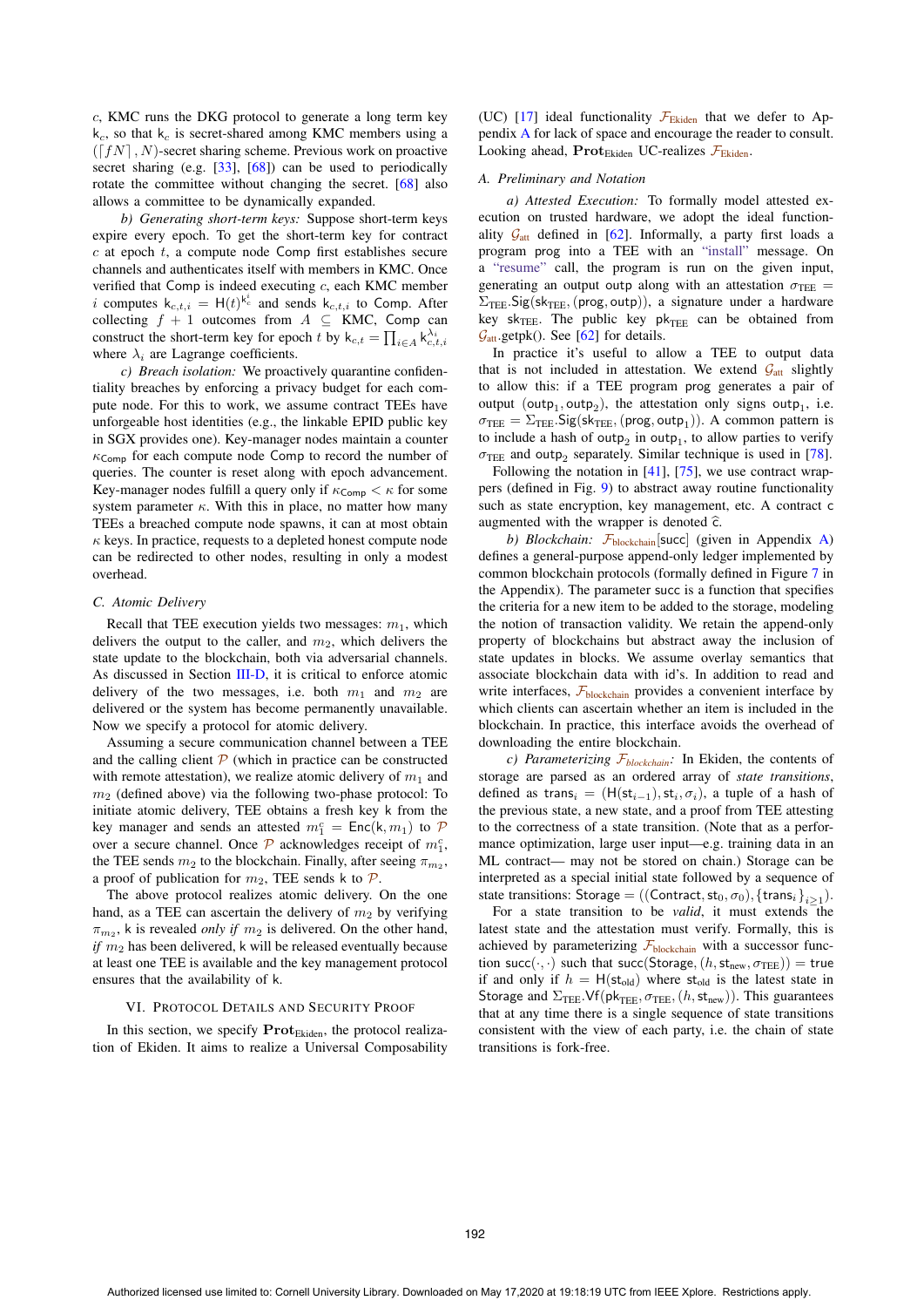#### *B. Formal Specification of the Protocol*

The Ekiden protocol is formally specified in **Prot**<sub>Ekiden</sub> (Fig. 2). **Prot**<sub>Ekiden</sub> relies on  $\mathcal{G}_{\text{att}}$  and  $\mathcal{F}_{\text{blockchain}}$ , ideal functionality for attested execution and the blockchain. **Prot**<sub>Ekiden</sub> also use a digital signature scheme Σ(KGen, Sig, Vf), a symmetric encryption scheme  $SE(KGen, Enc, Dec)$  and an asymmetric encryption scheme  $AE(KGen, Enc, Dec)$ .

*a) Sharing state keys:* Each contract is associated with a set of keys. As discussed in Section V-B, contract TEEs delegate key management to key manager TEEs. In **Prot**<sub>Ekiden</sub>, communication with key managers is abstracted away with the keyManager function.

*b) Contract creation:* To create a contract in Ekiden, a client  $P_i$  calls the create subroutine of a compute node Comp with input Contract, a piece of contract code. Comp client  $P_i$  calls the<br>Comp with input<br>loads the Contract loads the Contract into a TEE and starts the initialization by invoking the "create" call. As specified in Fig. 9, the contract TEE creates a fresh contract cid, obtains fresh  $(\mathsf{pk}_{\text{cid}}^{\text{in}})$ <br>pair and kitate from the key manager and generates an enpair and kstate from the key manager and generates an encrypted initial state  $st_0$  and an attestation  $\sigma_{\text{TEE}}$ . The attestation proves the  $st_0$  is correctly initialized and that  $pk_{cid}^{in}$  is the corresponding public key for contract cid. The compute node Comp sends (Contract, cid, st<sub>0</sub>, pk<sub>ind</sub>,  $\sigma_{\text{TEE}}$ ) to  $\mathcal{F}_{\text{blockchain}}$  and<br>waits for an receipt. Comp returns the contract cid to  $\mathcal{D}_{\text{c}}$  who waits for an receipt. Comp returns the contract cid to  $P_i$ , who will verify that contract cid is properly stored on  $\mathcal{F}_{\text{blockchain}}$ .

*c) Request execution:* To execute a request to contract cid, a client  $P_i$  first obtains the input encryption key pk $_{\text{cid}}^{\text{in}}$  from  $\mathcal{F}_{\text{blockchain}}$ . Then  $\mathcal{P}_i$  calls the request subroutine of Comp with input (cid, inp<sub>ct</sub>), where inp<sub>ct</sub> is  $\mathcal{P}_i$ 's input encrypted with pk<sub>cid</sub> and authenticated with spk<sub>i</sub>. Comp fetches the encrypted<br>previous state st<sub>ct</sub> from  $\mathcal{F}_{\text{blockchain}}$  and launches an contract<br>TEE with code Contract and input (cid, inp<sub>ct</sub>, st<sub>ct</sub>). previous state st<sub>ct</sub> from  $\mathcal{F}_{\text{blockchain}}$  and launches an contract TEE with code Contract and input  $(cid, inp_{ct}, st_{ct})$ .

As specified in Fig. 9, if  $\sigma_{\mathcal{P}_i}$  verifies, the contract TEE decrypts  $st_{ct}$  and inp<sub>ct</sub> with keys obtained from the key manager and executes the contract program Contract to get  $(st_{new}, outp)$ . To ensure the new state and the output are delivered atomically, Comp and  $\mathcal{P}_i$  conduct an atomic delivery protocol as specified in Section V-C:

- First the contract TEE computes outp<sub>ct</sub> =  $Enc(k_{\text{cid}}^{\text{out}}, \text{outp})$ <br>and st' =  $Enc(k_{\text{sid}}^{\text{state}} \text{ st})$  and send both and proper and  $\mathsf{st}'_{\mathsf{ct}} = \mathsf{Enc}(\mathsf{k}_{\mathsf{c}}^{\mathsf{state}}, \mathsf{st}_{\mathsf{new}})$ , and send both and proper<br>attestation to  $\mathcal{D}_{\mathsf{c}}$  in a secure channel established by enk. attestation to  $\mathcal{P}_i$  in a secure channel established by epk<sub>i</sub>.
- $P_i$  acknowledges the reception by calling the claim-output subroutine of Comp, which triggers the contract TEE to send  $m_1 = (\mathsf{st}_{\text{ct}}^t, \text{outp}_{\text{ct}}, \sigma)$  to  $\mathcal{F}_{\text{blockchain}}$ .  $\sigma$  protects the integrity of  $m_1$  and cryptographically binds the new state and output to a previous state and a input, thus a malicious Comp cannot tamper with it.
- Once  $m_1$  is accepted by  $\mathcal{F}_{\text{blockchain}}$ , the contract TEE sends the decryption of outp<sub>ct</sub> to  $\mathcal{P}_i$  in a secure channel.

## *C. Security of* **Prot***Ekiden*

Theorem 1 characterizes the security of Prot<sub>Ekiden</sub>. A proof sketch is given in the online version [20].

**Theorem 1** (Security of  $\text{Prot}_{\text{Ekiden}}$ ). Assume that  $\mathcal{G}_{att}$ 's attes*tation scheme*  $\Sigma_{\text{TEE}}$  *and the digital signature*  $\Sigma$  *are existen-* *tially unforgeable under chosen message attacks (EU-CMA), that* H *is second pre-image resistant, and that* AE *and* SE *are IND-CPA secure. Then* **Prot***Ekiden securely realizes* F*Ekiden in the* (G*att*, <sup>F</sup>*blockchain*)*-hybrid model, for static adversaries.*

# *D. Mitigating app-level leakage*

While Ekiden protects within-TEE data, it is not designed to protect data at contract interfaces, i.e., data leakage resulting from the contract design. (E.g., a secret prediction model may be "extracted" via client queries [74].) Common approaches to minimizing such leakage, e.g., restricting requests based on requester identity and/or a differential-privacy budget [25], [39], require persistent counters. The monotonic counters in SGX are untrustworthy, however [50].

Ekiden instead supports stateful approaches to mitigate application-level privacy leakage by enabling persistent application state—e.g., counters, total consumed differential privacy budget, etc.—to be maintained securely on chain. Moreover, the aforementioned atomic delivery guarantee ensures that the output is only revealed if this state is correctly updated.

## *E. Performance Optimizations*

Given an additional mechanism for revocation, a simple modification *eliminates reliance on the IAS apart from initialization*. When initialized, an enclave creates a signing key (pk,sk), and outputs pk with an attestation. Subsequently, attestations are replaced with signatures under sk. Since pk is bound to the TEE code (by the initial attestation), signatures under sk prove the integrity of output, just as attestations do. As with other keys, (pk,sk) are managed by the key manager (c.f. Section V-B).

In the online version  $[20]$  we discuss an extended version of the protocol with several other performance optimizations.

#### VII. IMPLEMENTATION

We implemented an Ekiden prototype in about <sup>7</sup>.5k lines of Rust. We also implemented a compiler that automatically builds contracts into executables that can be loaded into a compute node, using the Rust SGX SDK [23].

Ekiden is compatible with many existing blockchains. We have built one end-to-end instantiation, *Ekiden-BT*, with a blockchain extending from Tendermint [44], which required no changes to Tendermint.

#### *A. Programming Model*

We support a general-purpose programming model for specifying contracts. A contract registers a mutable struct as its state, which Ekiden transparently serializes, encrypts, and synchronizes with the blockchain after method calls. Contract methods must be deterministic and terminate in bounded time. Within this model, we implemented two smartcontract programming environments. In the Rust backend, developers can write contracts using a subset of the Rust programming language, and thus benefit from a range of open source libraries. We also ported the Ethereum Virtual Machine (EVM), thereby supporting any contract written for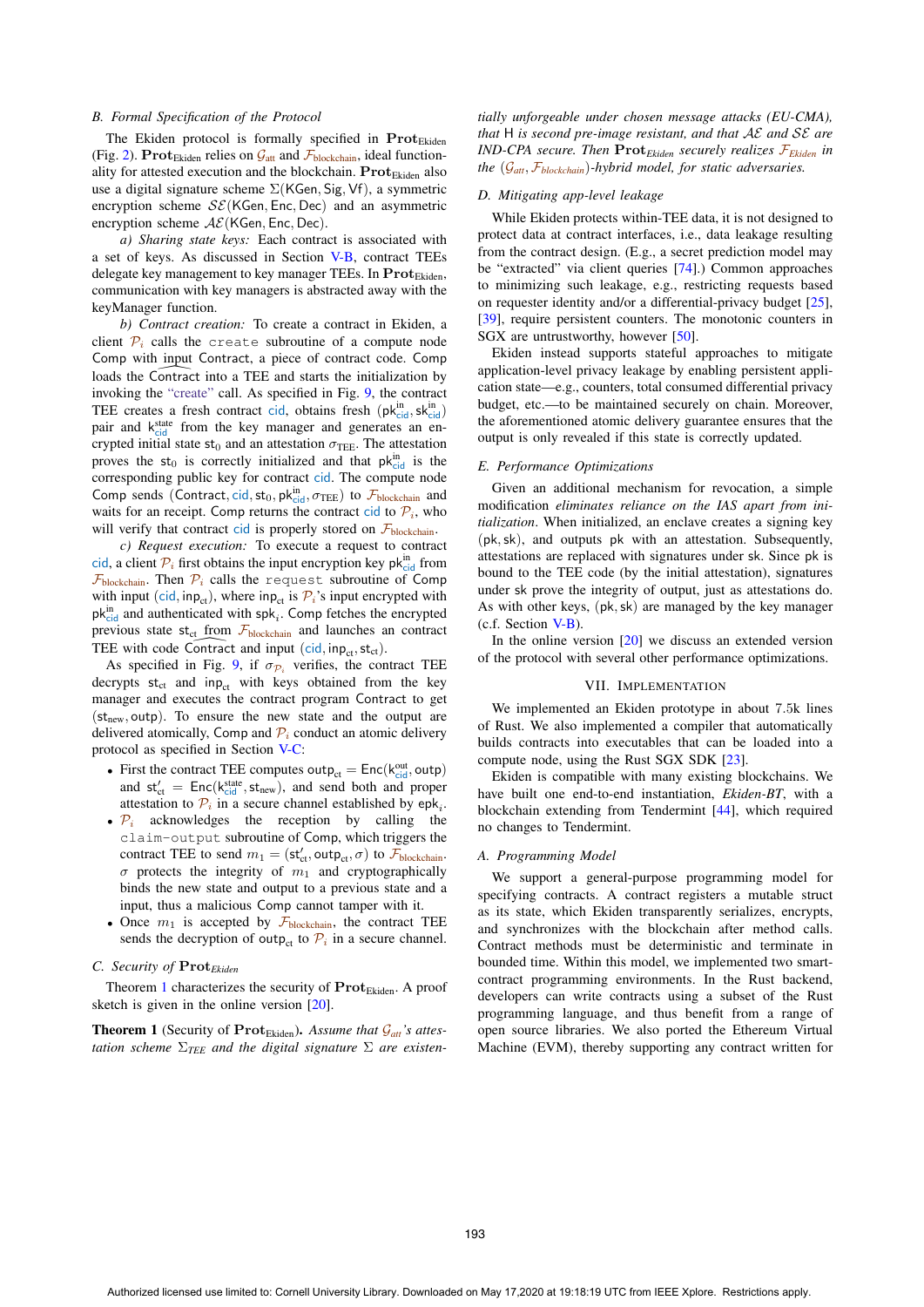| $\mathbf{Prot}_{\mathsf{Ekiden}}(\lambda, \mathcal{AE}, \mathcal{SE}, \Sigma, \{\mathcal{P}_i\}_{i \in [N]})$ |                                                                                                                                                                                                          |     |                                                                                                                                                                                          |  |  |  |
|---------------------------------------------------------------------------------------------------------------|----------------------------------------------------------------------------------------------------------------------------------------------------------------------------------------------------------|-----|------------------------------------------------------------------------------------------------------------------------------------------------------------------------------------------|--|--|--|
| 1:                                                                                                            | Clients $P_i$ :                                                                                                                                                                                          | 22: | Compute Nodes Subroutines (called by clients $P_i$ ):                                                                                                                                    |  |  |  |
| 2:                                                                                                            | Initialize: $(ssk_i, spk_i) \leftarrow$ $\Sigma$ . KGen $(1^{\lambda})$                                                                                                                                  | 23: | On input create(Contract):                                                                                                                                                               |  |  |  |
| 3:                                                                                                            | $(\mathsf{esk}_i, \mathsf{epk}_i) \leftarrow \mathcal{S} \mathcal{AE}.\mathsf{KGen}(1^{\lambda})$                                                                                                        | 24: | send ("install", Contract) to $G_{\text{att}}$ , wait for eid                                                                                                                            |  |  |  |
| 4:                                                                                                            | On receive ("create", Contract) from environment $\mathcal{Z}$ :                                                                                                                                         | 25: | send (eid, "resume", ("create")) to $\mathcal{G}_{\text{att}}$                                                                                                                           |  |  |  |
| 5:                                                                                                            | $cid := create(Contract); assert cid initialized on \mathcal{F}_{blockchain}$                                                                                                                            | 26: | wait for ((Contract, cid, st <sub>0</sub> , pk $_{\text{cid}}^{\text{in}}$ ), $\sigma_{\text{TEE}}$ )                                                                                    |  |  |  |
| 6 :                                                                                                           | output ("receipt", cid)                                                                                                                                                                                  | 27: | send ("write", (Contract, cid, st <sub>0</sub> , pkin, $\sigma_{\text{TEE}}$ )) to $\mathcal{F}_{\text{blockchain}}$                                                                     |  |  |  |
| 7:                                                                                                            | <b>On receive</b> ("request", cid, inp, eid) from environment $\mathcal{Z}$ :                                                                                                                            | 28: | wait to receive ("receipt", cid)                                                                                                                                                         |  |  |  |
| 8:                                                                                                            | $\sigma_{\mathcal{P}_i} := \mathsf{Sig}(\mathsf{ssk}_i, (\mathsf{cid}, \mathsf{inp}))$                                                                                                                   | 29: | <b>On input request(cid, inp<sub>ct</sub>):</b>                                                                                                                                          |  |  |  |
| 9:                                                                                                            | get $pk_{cid}^{in}$ from $\mathcal{F}_{blockchain}$ ;                                                                                                                                                    | 30: | send ("read", cid) to $\mathcal{F}_{\text{blockchain}}$ and wait for st <sub>ct</sub>                                                                                                    |  |  |  |
| 10:                                                                                                           | let in $p_{ct} := \mathcal{AE}$ . Enc $(pk_{cid}^{in}, (inp, \sigma_{\mathcal{P}_i}))$                                                                                                                   | 31: | // non-existing eid is assumed to be created transparently                                                                                                                               |  |  |  |
| 11:                                                                                                           | $(st'_{ct}, outp_{ct}, \sigma) := request(cid, inp_{ct})$                                                                                                                                                | 32: | send (eid, "resume", ("request", cid, inp <sub>ct</sub> , st <sub>ct</sub> )) to $\mathcal{G}_{\text{att}}$                                                                              |  |  |  |
| 12:                                                                                                           | parse $\sigma$ as $(\sigma_{\text{TEE}}, h_{\text{inn}}, h_{\text{old}}, h_{\text{outp}}, \text{spk}_i)$                                                                                                 | 33: | receive (("atom-deliver", $h_{\text{inp}}$ , $h_{\text{old}}$ , $\mathsf{st}'_{\text{ct}}$ , $h_{\text{outp}}$ , $\mathsf{spk}_i$ ), $\sigma_{\text{TEE}}$ , $\text{outp}_{\text{ct}}$ ) |  |  |  |
| 13:                                                                                                           | assert H(inp <sub>ct</sub> ) = $h_{\text{inp}}$ ; assert outp <sub>ct</sub> is correct by verifying $\sigma$                                                                                             | 34: | $\mathcal{U} \sigma_{\text{TEE}} = \Sigma_{\text{TEE}}$ . Sig(sk <sub>TEE</sub> , ( $h_{\text{inp}}$ , $h_{\text{old}}$ , st' <sub>(st</sub> , $h_{\text{outp}}$ , spk <sub>i</sub> ))   |  |  |  |
| 14:                                                                                                           | $o :=$ claim-output(cid, st' <sub>ct</sub> , outp <sub>ct</sub> , $\sigma$ , epk <sub>i</sub> )                                                                                                          | 35: | let $\sigma := (\sigma_{\text{TEE}}, h_{\text{inp}}, h_{\text{old}}, h_{\text{outp}}, \text{spk}_i)$                                                                                     |  |  |  |
| 15:                                                                                                           | // retry if the previous state has been used by a parallel query                                                                                                                                         | 36: | return (st <sub>ct</sub> , outp <sub>ct</sub> , $\sigma$ )                                                                                                                               |  |  |  |
| 16:                                                                                                           | if $o = \perp$ then jump to the beginning of the "request" call                                                                                                                                          | 37: | On input claim-output(cid, st <sub>ot</sub> , outp <sub>ct</sub> , $\sigma$ , epk <sub>i</sub> ):                                                                                        |  |  |  |
| 17:                                                                                                           | parse o as (outp <sub>ct</sub> , $\sigma_{\text{TEE}}$ )                                                                                                                                                 | 38: | send ("write", cid, $(st'_{ct}, \sigma)$ ) to $\mathcal{F}_{\text{blockchain}}$                                                                                                          |  |  |  |
| 18:                                                                                                           | assert $\Sigma_{\text{TEE}}.\mathsf{Vf}(\mathsf{pk}_{\textsf{TEE}}, \sigma_{\textsf{TEE}}, \textsf{outp}'_{\textsf{ct}})$ // $\mathsf{pk}_{\textsf{TEE}} := \mathcal{G}_{\textsf{att}}.\textsf{getpk}()$ | 39: | if receive ("reject", cid) from $\mathcal{F}_{\text{blockchain}}$ then: return $\perp$                                                                                                   |  |  |  |
| 19:                                                                                                           | output $\mathcal{AE}.\mathsf{Dec}(\mathsf{esk}_i,\mathsf{outp}'_{\mathsf{ct}})$                                                                                                                          | 40: | send (eid, "resume", ("claim output", $st'_{ct}$ , outp <sub>ct</sub> , $\sigma$ , epk <sub>i</sub> )) to $\mathcal{G}_{att}$                                                            |  |  |  |
| 20:                                                                                                           | On receive ("read", cid) from environment $\mathcal{Z}$ :                                                                                                                                                | 41: | receive ("output", outp <sub>ct</sub> , $\sigma_{\text{TEE}}$ ) from $\mathcal{G}_{\text{att}}$ or abort                                                                                 |  |  |  |
| 21:                                                                                                           | send ("read", cid) to $\mathcal{F}_{\text{blockchain}}$ and relay output                                                                                                                                 | 42: | return (outp <sub>ct</sub> , $\sigma_{\text{TEE}}$ )                                                                                                                                     |  |  |  |
|                                                                                                               | Fig. 2. Ekiden Protocol. The contract TEE program Contract is defined in Figure 9, in Appendix A.                                                                                                        |     |                                                                                                                                                                                          |  |  |  |

the Ethereum platform. The system currently does not support calling contract functions from another contract. We leave this for future work.

#### *B. Applications*

We now describe several different applications we developed to show the versatility of Ekiden's programming model. Figure 3 highlights the secret state and application complexity of each contract.

*a) Machine Learning Contracts:* To demonstrate shared learning on secret data, we implemented two example contracts: (i) credit scoring based on financial records [8] and (ii) predicting the likelihood of heart disease based on medical records [67]. In both of these, we used a version of the rustymachine [7] machine learning library, which we ported to run inside our contracts. The training data given to these example contracts is treated as sensitive data (we use data from the UCI machine learning repository [46] in our experiments) and never exposed as plaintext outside the contract.

Our example contracts train the models with added noise for differential privacy. This prevents information about the training data from leaking [70] during inference. Ekiden's private computation guarantee allows the noise to be added centrally, which results in better accuracy and utility at the same level of privacy, compared to having clients add noise before submitting their data [26]. Additionally, after training, multiple compute nodes can run serve inference requests at high capacity without affecting correctness or privacy.

*b) Smart Building Thermal Modeling:* We ported an implementation of non-linear least squares, which is used to predict temperatures based on time series thermal data from smart buildings [22]. We have deployed this smart contract to train a shared model across real-time data from select buildings in Berkeley, CA. These buildings sample their temperature sensors every 20 seconds, generating data used to update the predictive model. Ekiden allows the contract to run its model while keeping the sensor data and model secret, demonstrating that our system is sufficiently responsive for highly interactive workloads in an online setting.

*c) Tokens:* The most popular kind of Ethereum contract is the ERC20 token standard. Using the Ethereum port (Section VII-A), we can run existing ERC20 token contracts. We also implemented a token contract written directly in Rust, which yields moderate performance improvement (see Section VIII). In either case, Ekiden automatically provides privacy and anonymity, which the contract would not receive on the Ethereum mainnet. The secret state in the token the account balance for each user.

*d) Poker:* We also implemented a poker contract, where users take turns submitting their actions to the contract, and the smart contract contains all of the game logic for shuffling and (selectively) revealing cards. Poker is a common benchmark application for blockchain systems and secure multi-party computation called *mental poker* [11], [43], [42], [6]. Ekiden is significantly more robust than these prior implementations in how it handles player aborts. In most mental poker, if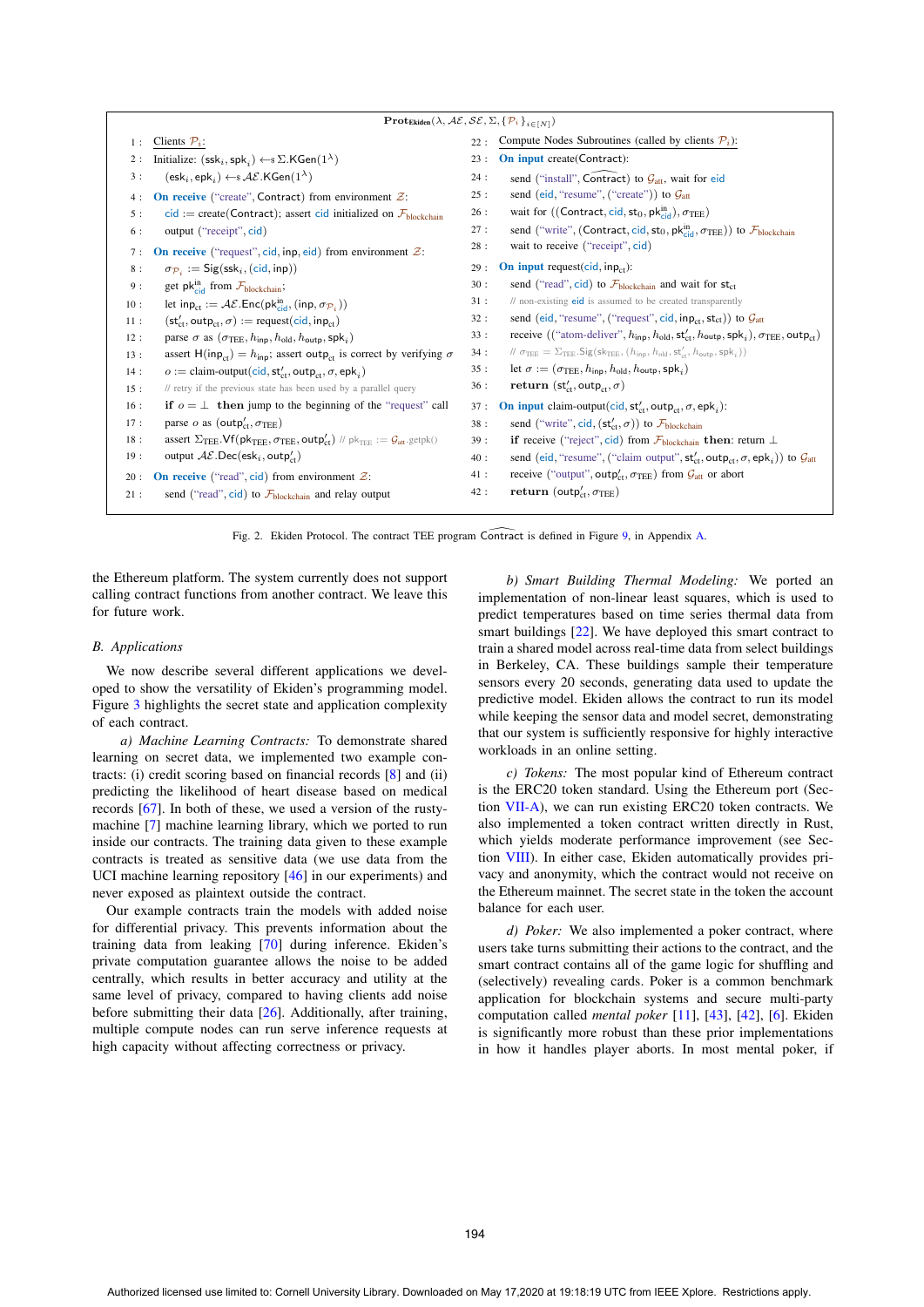| Application      | Language            | LoC . | <b>Secret Input/Output</b>  | <b>Secret State</b> |
|------------------|---------------------|-------|-----------------------------|---------------------|
| Machine Learning | Rust                | 806   | Training data, predictions  | Model               |
| Thermal Modeling | Rust                | 621   | Sensor data, temperature    | Building model      |
| Token            | <b>Rust</b>         | 514   | Transfer (from, to, amount) | Account balances    |
| Poker            | <b>Rust</b>         | 883   | Players' cards              | Shuffled deck       |
| Ethereum VM      | Rust                | 1411  | Input and output            | Contract state      |
| CryptoKitties    | <b>EVM</b> Bytecode | $54*$ | Random mutations            | Breeding algorithm  |
| Origin Demo      | Solidity, JS        | $19*$ | Purchase orders             | Purchase history    |

Fig. 3. Ekiden smart contracts. For each, we specify the implementation language, development effort (LoC), as well as secret inputs, outputs, and state. Secret inputs and outputs are only accessible to the contract and the invoking user. Secret state is only accessible to the contract. For the EVM, we only include the cost of porting Parity-Ethereum's runtime. For CryptoKitties and Origin Demo, we only include LoC specific to porting, as marked by ∗.

a party aborts, its secret hand cannot be reconstructed by others, so the game aborts. Handling faults in secure multiparty computation requires application-specific changes to the cryptographic protocol [18]. Because Ekiden persists state to the blockchain after each action, and can be accessed from any enclave, secret cards can still be revealed if a player aborts.

*e) CryptoKitties:* CryptoKitties [1] is an Ethereum game that allows users to breed virtual cats, which are stored on chain as ERC721 tokens [2]. Each cat has a unique set of genes that determine its appearance and therefore its value. The traits of offspring are determined by a smart contract that mixes the genes of its parents. The source code of the gene mixing contract is not publicly available: The game developers aimed to make the breeding process unpredictable.

We obtained the bytecode for the gene mixing contract from the Ethereum blockchain and executed it using our Ekiden EVM port. We verified correct behavior by reproducing real transactions from the Ethereum network.

This example demonstrates that Ekiden can execute an Ethereum contract even when source code is not available. Further, Ekiden can provide unique benefits for smart contracts requiring secrecy or unpredictability such as CryptoKitties. These properties are difficult to achieve with Ethereum. E.g., the CryptoKitties gene mixing algorithm has been reverseengineered [80], which allows strategic players to optimize their chance of breeding cats with rare traits, thus undermining the game's ecosystem. By contrast, an Ekiden contract has access to a source of randomness in hardware and allows secret elements of a game's algorithm to be stored in encrypted state.

*f) Origin:* Origin [61] is a platform for building online marketplaces on top of Ethereum. We ported a demo application which allows users to list and purchase items with Ether. This application further demonstrates that development frameworks built for Ethereum can be easily used by Ekiden: the smart contracts used in the demo work without modification; we were able to integrate the rest of the demo, namely, a userfacing web server, with minor modifications. Built on Ekiden, users' transaction history in the blockchain are kept private, and transactions are confirmed faster than on Ethereum.

#### VIII. EVALUATION

In this section, we present evaluation results for endto-end latency and peak throughput. We evaluated the five applications of Section VII-B: a Rust token contract Token, implementing an ERC20-like token in the Rust language, two Ethereum contracts, ERC20 and CryptoKitties, running in the ported EVM, and two machine learning applications, Credit and Thermal. Compared to an ERC20 contract on Ethereum mainnet, Ekiden-BT can support a token contract with 600x greater throughput, 400x less latency, at 1000x less monetary cost. While we expect some mild performance degradation when deployed with a larger scale blockchain, our performance optimizations significantly reduce the effect of the blockchain's speed, as shown below. Furthermore, we demonstrate that Ekiden can efficiently support computationintensive workloads such as machine learning applications which would be cost-prohibitive on Ethereum. We also quantify the performance gains from each of the optimizations described in the online version [20]. We show that batching, caching, and a write-ahead log improve performance and reduce the network costs of synchronizing state with the blockchain.

## *A. Experimental Setup*

To evaluate the performance of Ekiden-BT, we ran experiments with four consensus nodes hosted on Amazon EC2 across different availability zones and one compute node (with a Core i7-6500U CPU with 8GB of memory) hosted locally, as EC2 does not offer SGX-enabled instances at the time of writing. Transactions are only run once on the compute node  $(K = 1)$ . Each consensus node was run on an t2. medium instance, with 2 CPU cores and 4 GB of memory. As shown in Section VIII-C, we do not expect throughput performance to be significantly impacted by a larger slower blockchain, because many transactions can be compressed into a single write onto the blockchain. By separating execution from consensus, these layers can work in parallel. However achieving consensus among a larger group of consensus nodes will result in higher end-to-end latencies.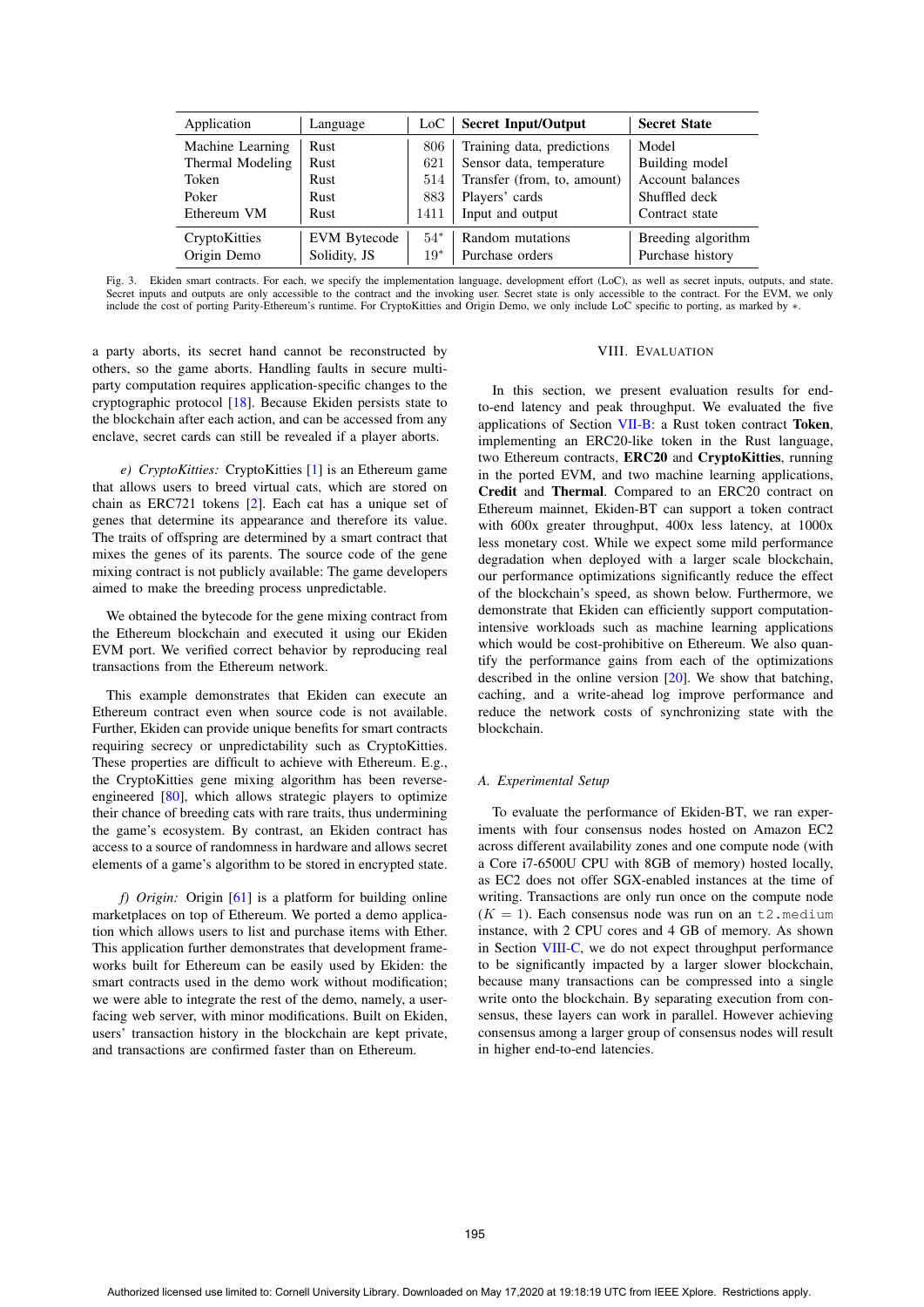

Fig. 4. End-to-end latency of client requests for various contracts, plotted on a log scale. Running Rust token and ERC20 token contracts on Ekiden-BT yields transactions 2-5 orders of magnitude faster than Ethereum. Read-write transactions on the Ekiden-BT blockchain take about a second, dominated by the underlying blockchain. Caching avoids writes to the blockchain for read-only transactions (e.g. get). We only compare Ethereum for the ERC20 contract, as there are no comparable machine learning contracts on Ethereum.

#### *B. End-to-End Latency*

Figure 4 shows end-to-end latency for calling the token, CryptoKitties, and machine learning contracts, plotted on a log scale. For the "Ekiden-BT" plot, we start our timer when the client triggers a request and end when the smart-contract response, committed on chain, is decrypted. For read-only transactions like "Token:get" or "Credit:infer", compute nodes use a locally cached copy of state. Writes to the Ekiden-BT blockchain take up to a second to confirm. Latencies in Ekiden are dominated by the time to commit on chain. This relative cost is lower for compute-intensive workloads like machine learning training. For comparison, we include a bar ("computeonly") that measures computation time only.

For the three transactions that could be run on the Ethereum network, we plot the publicly reported block rates of the Ethereum mainnet in March 2018 [28], which represents the optimistic case that transactions are incorporated in the next block. Compared to the proof-of-work protocol used in Ethereum, Ekiden-BT has 2-3 orders of magnitude faster confirmations, in part due to the use of a faster blockchain. For the ERC20 token, which runs on the EVM in Ekiden-BT, we see similar performance to the Rust token contract, because both use the same consensus protocol.

#### *C. Throughput*

To measure Ekiden-BT's peak performance, we conducted an experiment with 1000 clients, each sending 100 serialized requests to a compute node. For each data point, we disregard the first and last 10% of requests, averaging the stable performance under stress. Figure 5 shows the results for the token, CryptoKitties, and machine learning contracts. For the baseline, we implement the simplest Ekiden-BT protocol, where each request triggers a full state checkpoint on our blockchain. In the "Ekiden-BT" bar, we include our optimizations, as described in the online version [20]. Batching compresses multiple state checkpoints into a single commit on the blockchain. We then cache the latest state on compute nodes and use



Fig. 5. Throughput comparison across contracts and systems. Our baseline reads and writes to a blockchain for every request. Throughput is limited by blockchain performance. Our optimizations improve performance by 2– 4 orders of magnitude over the baseline, with more advantage for read-write operations on contracts with large state (e.g. Token). In-EVM operations incur about 10x higher cost compared to our Rust token. For ERC20, we achieve 1–2 orders of magnitude higher performance than Ethereum.



Fig. 6. Peak throughput performance of token transfers under different consensus layer commit times. Because contract execution occurs in parallel to state agreement, we show that good throughput performance for a wide range of commit times on the consensus layer. We expect Ekiden to perform well on a variety of blockchains.

a write-ahead log for state updates. Our optimizations have the greatest benefit for read-write operations, like transfer. They have less benefit for contracts with smaller states, such as the machine learning contract with small models. Conversely, writes to the blockchain significantly impact performance for read-write transactions, compared to read-only transactions with cached state. For comparison on the transactions that could be run on the Ethereum network, we plot the publicly reported transaction throughput of the Ethereum mainnet in March 2018 [28]. Because CryptoKitties incurs higher computational cost, we can fit fewer transactions in a block due to the gas limit, compared to ERC20 transactions.

#### *D. Impact of Consensus on Throughput*

To understand the impact of using different consensus protocols with Ekiden, we measured peak throughput performance of token transfers as a function of the time to commit state to the blockchain. In order to simulate slower consensus protocols, we inject a variable delay for writes to the consensus nodes. Figure 6 shows that token transfers have good performance for a wide range of commit latencies seen in popular blockchains.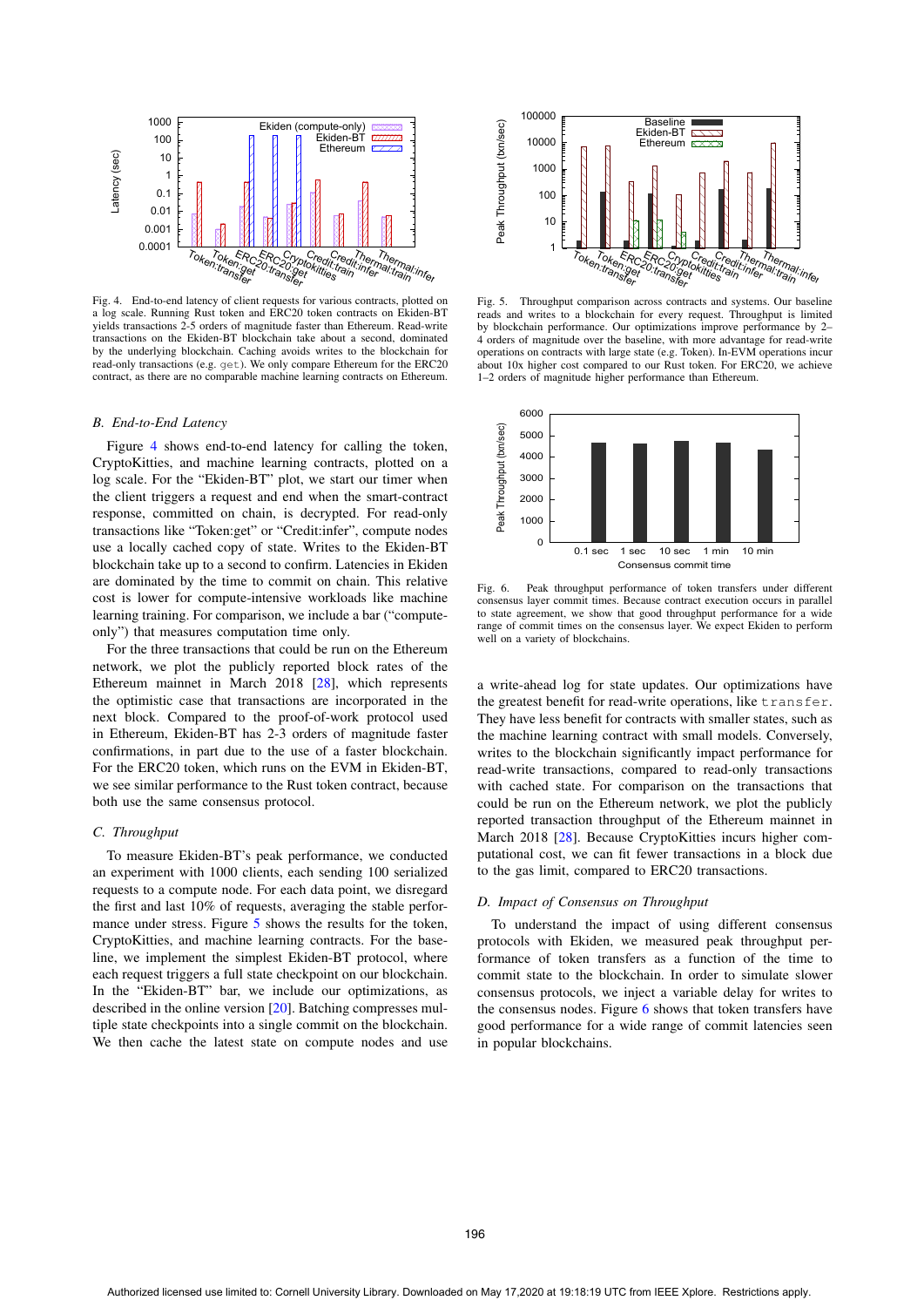Because state is cached at compute nodes, compute nodes can opportunistically execute new transactions without waiting for a response from consensus nodes. Periodically, compute nodes asynchronously commit the state to the blockchain, as defined by the batch size. By separating contract execution from agreement on state, the layers can operate in parallel.

In contrast, Ethereum transactions are broadcast to all miners. Miners execute transactions sequentially, and all contracts are serialized onto a single blockchain. At the time of writing, there are 36974 ERC20 token contracts, all using the Ethereum blockchain [28]. In contrast, Ekiden parallelizes contracts across compute nodes, eliminating computational bottlenecks for better performance. However, implementation of full crosscontract calls remains future work.

## *E. Transaction Costs*

In March 2018 on Ethereum, it cost 52K gas (\$0.17 USD) to perform a transfer on an ERC20 token contract and 130K gas (\$0.39 USD) to compute the breeding algorithm on CryptoKitties [3]. By contrast, IBM rents machines with Intel SGX processors useable by Ekiden for \$260.00 per month. These can do a token transfer in 2ms and CryptoKitties breeding in 100ms, at a cost of roughly 10−<sup>7</sup> and 10−<sup>5</sup> dollars respectively, and a cost of 10−<sup>5</sup> dollars for each call to *train* in our machine learning contract. For these contracts, the cost to commit state to the Ethereum blockchain ranges from \$0.0688 for CryptoKitties to \$1.92 to store a 1KB machine learning model. Because Ekiden can compress results from multiple requests into a single write to the blockchain, our system has a total cost vastly less than that of on-chain execution. There are no current public deployments of Tendermint for comparison.

#### IX. RELATED WORK

Confidential smart contracts: Hawk [41] is a smart contract system that provides confidentiality by executing contracts off-chain and posting only zero-knowledge proofs on-chain. As the zero-knowledge proofs in Hawk (zk-SNARKs) incur very high computational overhead, Ekiden is significantly faster. Additionally, Hawk was designed for a single compute node (called the "manager"), and thus cannot (as designed) offer high availability. While Ekiden does require trust in the security of Intel SGX, Hawk's "manager" must be trusted for privacy. Hawk supports only a limited range of contract types, not the general functionality of Ekiden.

The idea of combining ledgers with trusted hardware for smart contract execution is briefly mentioned in Hawk and also treated in  $[21]$ ,  $[40]$ .  $[21]$  combines blockchain with TEE to achieve one-time programs that resemble smart contracts but only aim for a restricted functionality (one-shot MPC with N parties providing input).  $[40]$  includes a basic prototype, but omits critical system design issues; e.g., its permissionless "proof-of-publication" overlooks the technical difficulties arising from lack of trusted wall-clock time in enclaves.

Ekiden is also closely related to and influenced by Hyperledger Private Data Objects (PDO) [14] from Intel. PDOs use smart contracts, executed in SGX enclaves, to mediate access

to data objects shared amongst mutually distrusting parties. To the best of our knowledge, PDOs target permissioned and managed settings (requiring, e.g., special-purpose validation rules), while Ekiden supports permisionless and open settings as well. This leads to key technical differences. For example, PDO uses a set of Provisioning Services to store encryption keys without worrying about availability risk, which cannot be easily realized in the Ekiden setting where churn is possible. In contrast, Ekiden uses a secret-sharing-based key management protocol that tolerates churn and allows flexible committee reconfiguration.

The Microsoft Coco Framework [54] is concurrent and independent work to port existing smart contract systems, such as Ethereum, into an SGX enclave. To the best of our knowledge, only a whitepaper containing a high-level overview has been produced. No details of a protocol or implementation have yet been released.

Blockchain transaction privacy: Ekiden's goals relate to mechanisms for enhancing transaction privacy on public blockchains. Maxwell proposed a confidential transaction scheme [51] for Bitcoin that conceals transaction amounts, but not identities. Zerocash [9] as well as Cryptonote [71], [76], Solidus [19], and Zerocoin [55] provides stronger confidentiality guarantees by concealing identities. These schemes, however, do not support smart contracts.

Privacy-preserving systems based on trusted hardware: Trusted hardware, particularly Intel SGX, has seen a wide spectrum of applications in distributed systems.  $M^2R$  [24], VC3 [69], Opaque [79] and Ohrimenko *et al.* [59] leverage SGX to offer privacy-preserving data analytics and machine learning with various security guarantees, Ryoan [35] is a distributed sandbox platform using SGX to confine privacy leakage from untrusted applications that process sensitive data. These systems do not address state integrity and confidentiality over a long-lived system. In comparison, Ekiden provides a stronger integrity and availability guarantees by persisting contract states on a blockchain.

Blockchains for verifiable computations and secure multiparty computations: Several related works offer blockchainbased guarantees of computation integrity, but cannot guarantee privacy [49], [73], [72]. Other works have used a blockchain for fairness in MPC by requiring parties to forfeit security deposits if they abort  $[11]$ ,  $[43]$ ,  $[42]$ ,  $[6]$ ,  $[81]$ , [21]. Compared to these, Ekiden can guarantee that all data can be recovered if *any* compute node remains online. TEEbased computation is also far more performant than MPC. A theoretical scheme [31] combines witness encryption with proof-of-stake blockchains to achieve one-time programs that resemble smart contracts but avoid use of trusted hardware. This scheme is regrettably even more impractical than MPC.

## X. CONCLUSION

Ekiden demonstrates that blockchains and trusted enclaves have complementary security properties that can be combined effectively to provide a powerful, generic platform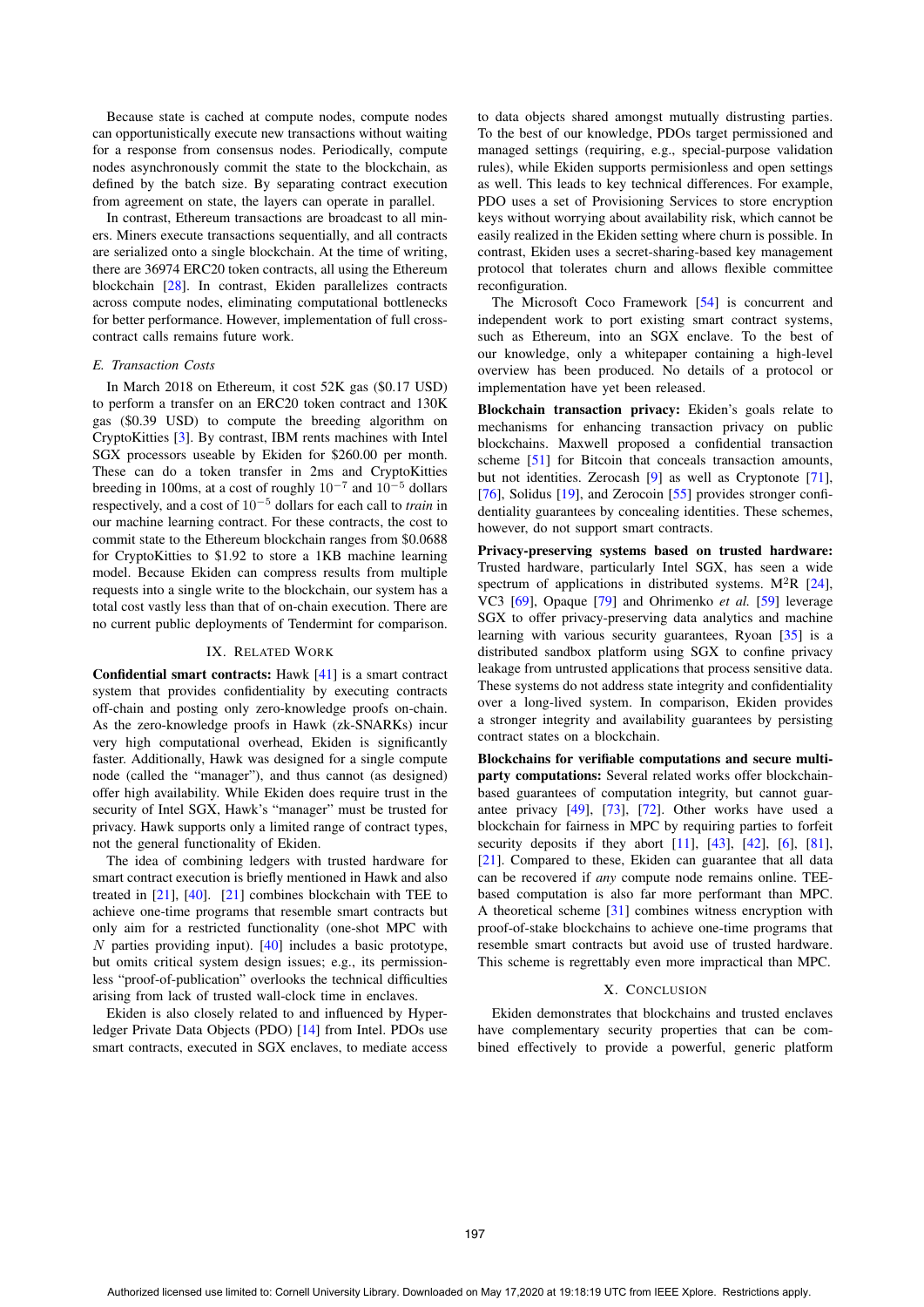for confidentiality-preserving smart contracts. The result is a compelling programming model that overcomes significant challenges in blockchain smart contracts. We show that Ekiden can be used to implement a variety of secure decentralized applications that compute on sensitive data.

In future work we plan to extend Ekiden to operate under a stronger threat model, leveraging techniques such as secure multi-party computation  $[47]$ ,  $[21]$ ,  $[6]$ , to protect the system's more critical features, such as key management and coordination across compute nodes. Coordination can also facilitate parallelism in contract execution, merging concurrent output from multiple enclaves to obtain still higher performance from Ekiden.

#### ACKNOWLEDGMENTS

We wish to thank Intel, and Mic Bowman in particular, for ongoing research discussions and generous support of a number of aspects of this work. Our discussions regarding Intel's PDO system illuminated important technical challenges in Ekiden and influenced and helped us refine its design.

We also wish to thank Iddo Bentov, Joe Near, Chang Liu, Jian Liu, and Lun Wang for their helpful feedback and discussion. We also thank Pranav Gaddamadugu and Andy Wang for their contributions to application development. This material is in part based upon work supported by the Center for Long-Term Cybersecurity, DARPA (award number N66001- 15-C-4066) IC3 industry partners, and the National Science Foundation (NSF award numbers TWC-1518899 CNS-1330599, CNS-1514163, CNS-1564102, CNS-1704615, and ARO W911NF-16-1-0145). This work was also supported in part by FORCES (Foundations Of Resilient CybEr-Physical Systems), which receives support from the National Science Foundation (NSF award numbers CNS-1238959, CNS-1238962, CNS-1239054, CNS-1239166). Any opinions, findings, and conclusions or recommendations expressed in this material are those of the author(s) and do not necessarily reflect the views of the National Science Foundation.

#### **REFERENCES**

- [1] "CryptoKitties Collect and breed digital cats," https://www. cryptokitties.co/.
- [2] "EIP 721: ERC-721 Non-Fungible Token Standard," https://eips. ethereum.org/EIPS/eip-721.
- [3] "Eth gas station," https://ethgasstation.info.
- [4] "Keystone Project," https://keystone-enclave.github.io/.
- [5] I. Anati, S. Gueron, S. Johnson, and V. Scarlata, "Innovative technology for CPU based attestation and sealing," in *HASP'13*, 2013, pp. 1–7.
- [6] M. Andrychowicz, S. Dziembowski, D. Malinowski, and L. Mazurek, "Secure multiparty computations on Bitcoin," in *Security and Privacy (SP), 2014 IEEE Symposium on*. IEEE, 2014, pp. 443–458.
- [7] AtheMathmo, "rusty-machine," https://github.com/AtheMathmo/ rusty-machine.
- [8] B. Baesens, T. Van Gestel, S. Viaene, M. Stepanova, J. Suykens, and J. Vanthienen, "Benchmarking state-of-the-art classification algorithms for credit scoring," *Journal of the operational research society*, vol. 54, no. 6, pp. 627–635, 2003.
- [9] E. Ben-Sasson, A. Chiesa, C. Garman, M. Green, I. Miers, E. Tromer, and M. Virza, "Zerocash: Decentralized anonymous payments from bitcoin," in *IEEE Symposium on Security and Privacy*, 2014.
- [10] I. Bentov, Y. Ji, F. Zhang, Y. Li, X. Zhao, L. Breidenbach, P. Daian, and A. Juels, "Tesseract: Real-time cryptocurrency exchange using trusted hardware," 2017, https://eprint.iacr.org/2017/1153.
- [11] I. Bentov, R. Kumaresan, and A. Miller, "Instantaneous decentralized poker," in *International Conference on the Theory and Application of Cryptology and Information Security*. Springer, 2017, pp. 410–440.
- [12] T. Bernard, T. Hsu, N. Perlroth, and R. Lieber, "Equifax Says Cyberattack May Have Affected 143 Million in the U.S." https://www.nytimes. com/2017/09/07/business/equifax-cyberattack.html.
- [13] D. J. Bernstein, T. Lange, and P. Schwabe, "The security impact of a new cryptographic library," in *LatinCrypto*, 2012.
- [14] M. Bowman, A. Miele, M. Steiner, and B. Vavala, "Private data objects: an overview," *arXiv preprint arXiv:1807.05686*, 2018.
- [15] E. Brickell and J. Li, "Enhanced privacy id from bilinear pairing," Cryptology ePrint Archive, Report 2009/095, 2009, https://eprint.iacr. org/2009/095.
- [16] B. Bünz, S. Goldfeder, and J. Bonneau, "Proofs-of-delay and randomness beacons in Ethereum," *IEEE Security and Privacy on the Blockchain (IEEE S&B)*, 2017.
- [17] R. Canetti, "Universally Composable Security: A New Paradigm for Cryptographic Protocols," Cryptology ePrint Archive, Report 2000/067, 2000, https://eprint.iacr.org/2000/067.
- [18] J. Castella-Roca, F. Sebé, and J. Domingo-Ferrer, "Dropout-tolerant TTP-free mental poker," in *International Conference on Trust, Privacy and Security in Digital Business*. Springer, 2005, pp. 30–40.
- [19] E. Cecchetti, F. Zhang, Y. Ji, A. E. Kosba, A. Juels, and E. Shi, "Solidus: Confidential distributed ledger transactions via PVORM," in *ACM CCS*, 2017.
- [20] R. Cheng, F. Zhang, J. Kos, W. He, N. Hynes, N. M. Johnson, A. Miller, and D. Song, "Ekiden: A platform for confidentiality-preserving, trustworthy, and performant smart contract execution," *CoRR*, vol. abs/1804.05141, 2018. [Online]. Available: http://arxiv.org/abs/1804.05141
- [21] A. R. Choudhuri, M. Green, A. Jain, G. Kaptchuk, and I. Miers, "Fairness in an unfair world: Fair multiparty computation from public bulletin boards," in *ACM CCS*, 2017.
- [22] T. Dewson, B. Day, and A. Irving, "Least squares parameter estimation of a reduced order thermal model of an experimental building," *Building and Environment*, vol. 28, no. 2, pp. 127–137, 1993.
- [23] Y. Ding, R. Duan, L. Li, Y. Cheng, Y. Zhang, T. Chen, T. Wei, and H. Wang, "Rust SGX SDK: Towards Memory Safety in Intel SGX Enclave," in *ACM CCS*, 2017.
- [24] T. T. A. Dinh, P. Saxena, E.-C. Chang, B. C. Ooi, and C. Zhang, "M2R: Enabling Stronger Privacy in MapReduce Computation," in *USENIX Security*, 2015.
- [25] C. Dwork, "Differential privacy: A survey of results," in *International Conference on Theory and Applications of Models of Computation*. Springer, 2008, pp. 1–19.
- [26] C. Dwork, A. Roth *et al.*, "The algorithmic foundations of differential privacy," Foundations and Trends<sup> $\ddot{\textbf{R}}$  in Theoretical Computer Science,</sup> vol. 9, no. 3–4, pp. 211–407, 2014.
- [27] Ethereum Foundation, "Ethereum: Blockchain App Platform," https:// www.ethereum.org/.
- [28] Etherscan, "Etherscan: The Ethereum Blockchain Explorer," https:// etherscan.io/.
- [29] B. Fisch, D. Vinayagamurthy, D. Boneh, and S. Gorbunov, "Iron: functional encryption using Intel SGX," in *ACM CCS*, 2017.
- [30] R. Gennaro, S. Jarecki, H. Krawczyk, and T. Rabin, "Secure distributed key generation for discrete-log based cryptosystems," in *International Conference on the Theory and Applications of Cryptographic Techniques*. Springer, 1999, pp. 295–310.
- [31] R. Goyal and V. Goyal, "Overcoming cryptographic impossibility results using blockchains," in *Theory of Cryptography Conference*. Springer, 2017, pp. 529–561.
- [32] S. Gueron, "A memory encryption engine suitable for general purpose processors." *IACR Cryptology ePrint Archive*, vol. 2016, p. 204, 2016.
- [33] A. Herzberg, S. Jarecki, H. Krawczyk, and M. Yung, "Proactive secret sharing or: How to cope with perpetual leakage," in *Advances in Cryptology — CRYPT0' 95*, D. Coppersmith, Ed. Berlin, Heidelberg: Springer Berlin Heidelberg, 1995, pp. 339–352.
- [34] M. Hoekstra, R. Lal, P. Pappachan, V. Phegade, and J. Del Cuvillo, "Using innovative instructions to create trustworthy software solutions," in *HASP*, 2013.
- [35] T. Hunt, Z. Zhu, Y. Xu, S. Peter, and E. Witchel, "Ryoan: A distributed sandbox for untrusted computation on secret data," in *USENIX OSDI*, 2016.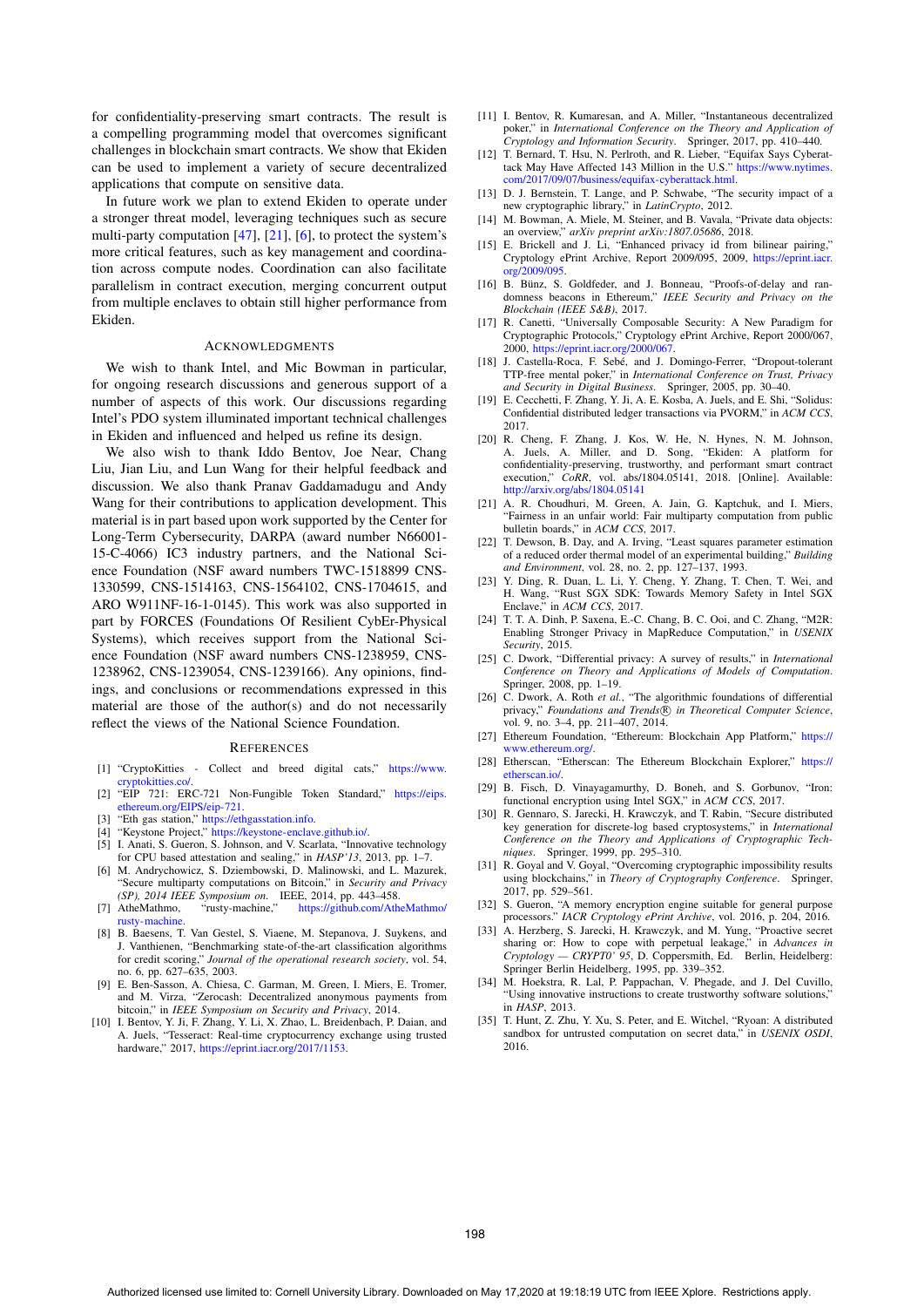- [36] IBISWorld, "Credit Bureaus & Rating Agencies in the US," http: //clients1.ibisworld.com/reports/us/industry/ataglance.aspx?entid=1475.
- [37] Intel, "Intel SGX platform services," https://software.intel.com/ sites/default/files/managed/1b/a2/Intel-SGX-Platform-Services.pdf, (Accessed on 01/29/2018).
- [38] "GitHub discussion on sgx\_get\_trusted\_time," Intel SGX SDK Developers, 9 2017, https://github.com/intel/linux-sgx/issues/161.
- [39] N. M. Johnson, J. P. Near, and D. X. Song, "Practical differential privacy for SQL queries using elastic sensitivity," *CoRR*, vol. abs/1706.09479, 2017. [Online]. Available: http://arxiv.org/abs/1706.09479
- [40] G. Kaptchuk, I. Miers, and M. Green, "Giving state to the stateless: Augmenting trustworthy computation with ledgers," Cryptology ePrint Archive, Report 2017/201, 2017. https://eprint. iacr. org/2017/201, Tech. Rep., 2017.
- [41] A. Kosba, A. Miller, E. Shi, Z. Wen, and C. Papamanthou, "Hawk: The blockchain model of cryptography and privacy-preserving smart contracts," in *IEEE Security and Privacy*, 2016.
- [42] R. Kumaresan and I. Bentov, "Amortizing secure computation with penalties," in *ACM CCS*, 2016.
- [43] R. Kumaresan, T. Moran, and I. Bentov, "How to use Bitcoin to play decentralized poker," in *ACM CCS*, 2015.
- [44] J. Kwon, "Tendermint: Consensus without mining," 2014.
- [45] J. Leimgruber and A. M. J. Backus, "Bloom protocol:decentralized credit scoring powered by Ethereum and IPFS," 27 Jan. 2018.
- [46] M. Lichman, "UCI machine learning repository," 2013. [Online]. Available: http://archive.ics.uci.edu/ml
- [47] Y. Lindell and B. Pinkas, "Secure multiparty computation for privacy preserving data mining," *Journal of Privacy and Confidentiality*, vol. 1, no. 1, p. 5, 2009.
- [48] C. Liu, X. S. Wang, K. Nayak, Y. Huang, and E. Shi, "Oblivm: A programming framework for secure computation," in *IEEE Security and Privacy (S&P)*, 2015.
- [49] L. Luu, J. Teutsch, R. Kulkarni, and P. Saxena, "Demystifying incentives in the consensus computer," in *ACM CCS*, 2015.
- [50] S. Matetic, M. Ahmed, K. Kostiainen, A. Dhar, D. Sommer, A. Gervais, A. Juels, and S. Capkun, "ROTE: Rollback protection for trusted execution," in *USENIX Security Symposium, USENIX Security*, 2017.
- [51] G. Maxwell, "Confidential values," https://people.xiph.org/∼greg/ confidential\_values.txt, (Accessed on  $01/31/2018$ ).
- [52] F. McKeen, I. Alexandrovich, A. Berenzon, C. V. Rozas, H. Shafi, V. Shanbhogue, and U. R. Savagaonkar, "Innovative instructions and software model for isolated execution," in *HASP*, 2013.
- [53] S. Meiklejohn, M. Pomarole, G. Jordan, K. Levchenko, D. McCoy, G. M. Voelker, and S. Savage, "A fistful of Bitcoins: characterizing payments among men with no names," in *Proceedings of the 2013 conference on Internet measurement conference*. ACM, 2013, pp. 127–140.
- [54] Microsoft, "The Coco Framework: Technical Overview," https://github. com/Azure/coco-framework/.
- [55] I. Miers, C. Garman, M. Green, and A. D. Rubin, "Zerocoin: Anonymous distributed e-cash from bitcoin," in *IEEE Security and Privacy, S&P*, 2013.
- [56] M. Möser and R. Böhme, "The price of anonymity: empirical evidence from a market for Bitcoin anonymization," *Journal of Cybersecurity*, 2017.
- [57] M. Naor, B. Pinkas, and O. Reingold, "Distributed pseudo-random functions and KDCs," in *International Conference on the Theory and Applications of Cryptographic Techniques*. Springer, 1999.
- [58] K. Nayak, C. Fletcher, L. Ren, N. Chandran, S. Lokam, E. Shi, and V. Goyal, "Hop: Hardware makes obfuscation practical," in *24th Annual Network and Distributed System Security Symposium, NDSS*, 2017.
- [59] O. Ohrimenko, F. Schuster, C. Fournet, A. Mehta, S. Nowozin, K. Vaswani, and M. Costa, "Oblivious multi-party machine learning on trusted processors." in *USENIX Security Symposium*, 2016, pp. 619–636.
- [60] D. O'Keeffe, "SGXSpectre," 2018, https://github.com/lsds/spectreattack-sgx.
- [61] Origin Protocol, Inc., "Origin protocol," https://www.originprotocol. com/, 2018.
- [62] R. Pass, E. Shi, and F. Tramer, "Formal abstractions for attested execution secure processors," Cryptology ePrint Archive, Report 2016/1027, 2016, https://eprint.iacr.org/2016/1027.
- [63] A. Rane, C. Lin, and M. Tiwari, "Raccoon: Closing digital side-channels through obfuscated execution," in *24th USENIX Security Symposium (USENIX Security)*, 2015.
- [64] F. Reid and M. Harrigan, "An analysis of anonymity in the Bitcoin system," in *Security and privacy in social networks*. Springer, 2013, pp. 197–223.
- [65] D. Ron and A. Shamir, "Quantitative analysis of the full Bitcoin transaction graph," in *International Conference on Financial Cryptography and Data Security*. Springer, 2013, pp. 6–24.
- [66] D. Ryan, "Calculating Costs in Ethereum Contracts," https://hackernoon. com/ether-purchase-power-df40a38c5a2f.
- [67] P. Sajda, "Machine learning for detection and diagnosis of disease," *Annu. Rev. Biomed. Eng.*, vol. 8, pp. 537–565, 2006.
- [68] D. Schultz, B. Liskov, and M. Liskov, "MPSS: Mobile proactive secret sharing," *ACM Transactions on Information and System Security (TISSEC)*, vol. 13, no. 4, p. 34, 2010.
- [69] F. Schuster, M. Costa, C. Fournet, C. Gkantsidis, M. Peinado, G. Mainar-Ruiz, and M. Russinovich, "VC3: Trustworthy data analytics in the cloud using SGX," in *Security and Privacy (SP), 2015 IEEE Symposium on*. IEEE, 2015, pp. 38–54.
- [70] R. Shokri, M. Stronati, C. Song, and V. Shmatikov, "Membership inference attacks against machine learning models," in *Security and Privacy (SP), 2017 IEEE Symposium on*. IEEE, 2017, pp. 3–18.
- [71] S.-F. Sun, M. H. Au, J. K. Liu, and T. H. Yuen, "Ringct 2.0: A compact accumulator-based (linkable ring signature) protocol for blockchain cryptocurrency monero," in *European Symposium on Research in Computer Security*. Springer, 2017, pp. 456–474.
- [72] J. Teutsch, V. Buterin, and C. Brown, "Interactive coin offerings," *URl: https://people. cs. uchicago. edu/˜ teutsch/papers/ico. pdf (visited on 11/16/2017)*, 2017.
- [73] J. Teutsch and C. Reitwießner, "Truebit: a scalable verification solution for blockchains," 2017.
- [74] F. Tramèr, F. Zhang, A. Juels, M. K. Reiter, and T. Ristenpart, "Stealing machine learning models via prediction APIs," in *USENIX Security Symposium*, 2016, pp. 601–618.
- [75] F. Tramer, F. Zhang, H. Lin, J.-P. Hubaux, A. Juels, and E. Shi, "Sealedglass proofs: Using transparent enclaves to prove and sell knowledge," in *IEEE European Symposium on Security and Privacy (EuroS&P)*, 2017. [76] N. Van Saberhagen, "Cryptonote v2.0," 2013.
- [77] Y. Xu, W. Cui, and M. Peinado, "Controlled-channel attacks: Deterministic side channels for untrusted operating systems," in *IEEE Symposium on Security and Privacy, SP*, 2015, pp. 640–656.
- [78] F. Zhang, I. Eyal, R. Escriva, A. Juels, and R. V. Renesse, "REM: Resource-efficient mining for blockchains," in *USENIX Security Symposium (USENIX Security)*, Vancouver, BC, 2017.
- [79] W. Zheng, A. Dave, J. G. Beekman, R. A. Popa, J. E. Gonzalez, and I. Stoica, "Opaque: An oblivious and encrypted distributed analytics platform," in *14th USENIX Symposium on Networked Systems Design and Implementation (NSDI)*, 2017.
- [80] Y. Zhou, D. Kumar, S. Bakshi, J. Mason, A. Miller, and M. Bailey, "Erays: Reverse engineering ethereum's opaque smart contracts," in *27th USENIX Security Symposium (USENIX Security 18)*, 2018.
- [81] G. Zyskind, O. Nathan *et al.*, "Decentralizing privacy: Using blockchain to protect personal data," in *Security and Privacy Workshops (SPW), 2015 IEEE*. IEEE, 2015, pp. 180–184.

#### APPENDIX

#### *A. Supplementary Formalism*

*1) Ideal Blockchain:* We specify the ideal functionality for a blockchain in Fig. 7.

*2) Ideal functionality* F*Ekiden:* We specify the security goals of Ekiden in the ideal functionality  $\mathcal{F}_{Ekiden}$  defined in Figure 8.

 $\mathcal{F}_{\text{Ekiden}}$  allows parties to create contracts and interact with them. Each party  $P_i$  is identified by a unique id simply denoted Pi. Parties send messages over *authenticated channels*. To capture the allowed information leakage from the encryption, we follow the convention of [17] and parameterize  $\mathcal{F}_{Ekiden}$ with a leakage function  $\ell(\cdot)$ . We use the standard *delayed* output terminology [17] to model the power of the network *output* terminology [17] to model the power of the network adversary. Specifically, when  $\mathcal{F}_{\text{Ekiden}}$  sends a delayed output outp to  $\mathcal{P}$ , this means that outp is first sent to the adversary